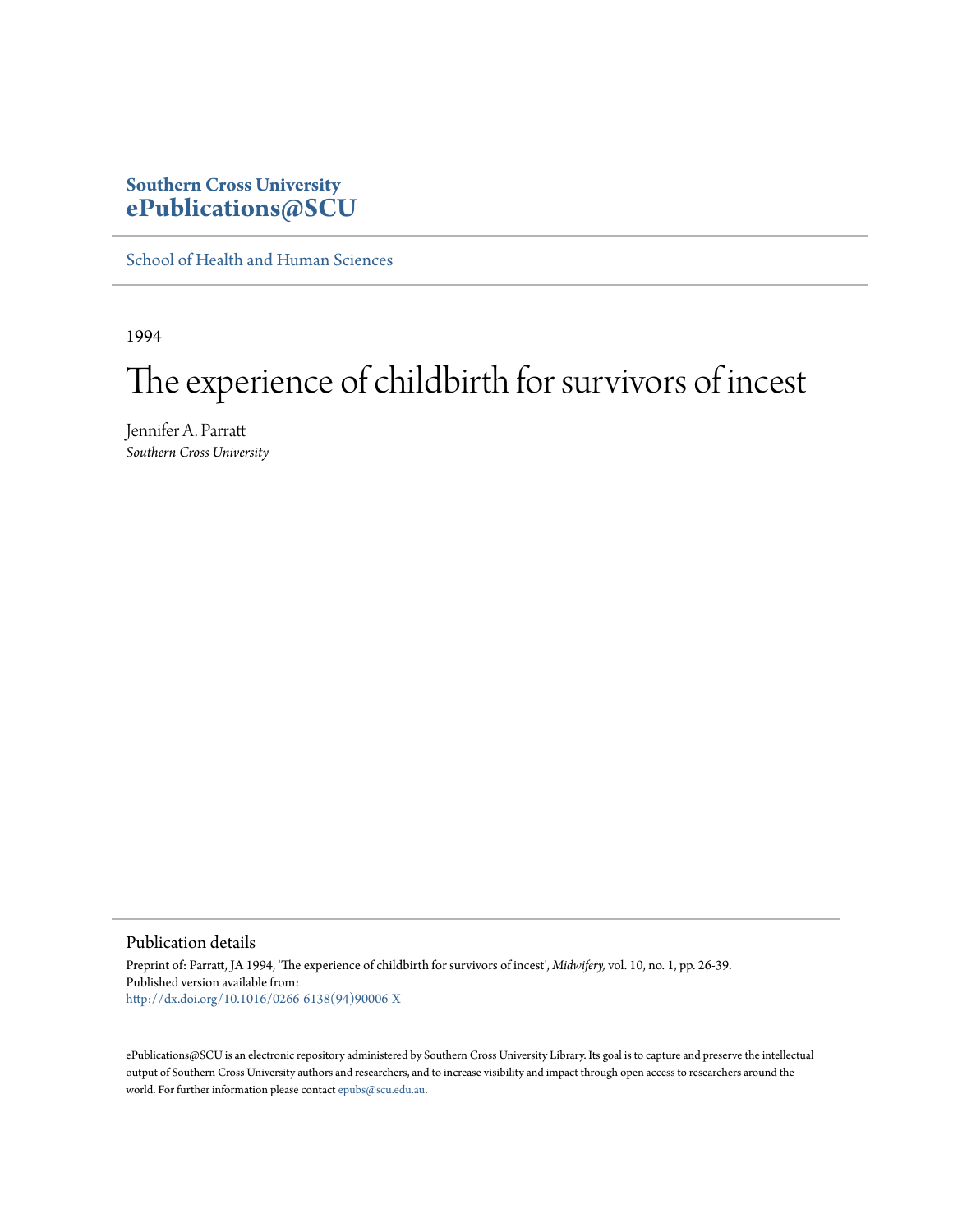# THE EXPERIENCE OF CHILDBIRTH FOR SURVIVORS OF INCEST

Jenny Parratt RN, RM, IBCLC, B.Hlth.Sc.(Nursing Studies)

Jenny Parratt is an independent midwife and lactation consultant with a private practice in the central Victorian city of Bendigo.

P. O. Mandurang Vic. 3551 Australia (Reprint requests to J.P.)

**NOTICE**: this is the author's version of a work that was accepted for publication in Midwifery. Changes resulting from the publishing process, such as peer review, editing, corrections, structural formatting, and other quality control mechanisms may not be reflected in this document. Changes may have been made to this work since it was submitted for publication. A definitive version was subsequently published in Midwifery.

The full reference is:

**Parratt, J. (1994) The experience of childbirth for survivors of incest. Midwifery. 10(1) 26-39. doi: 10.1016/0266-6138(94)90006-X**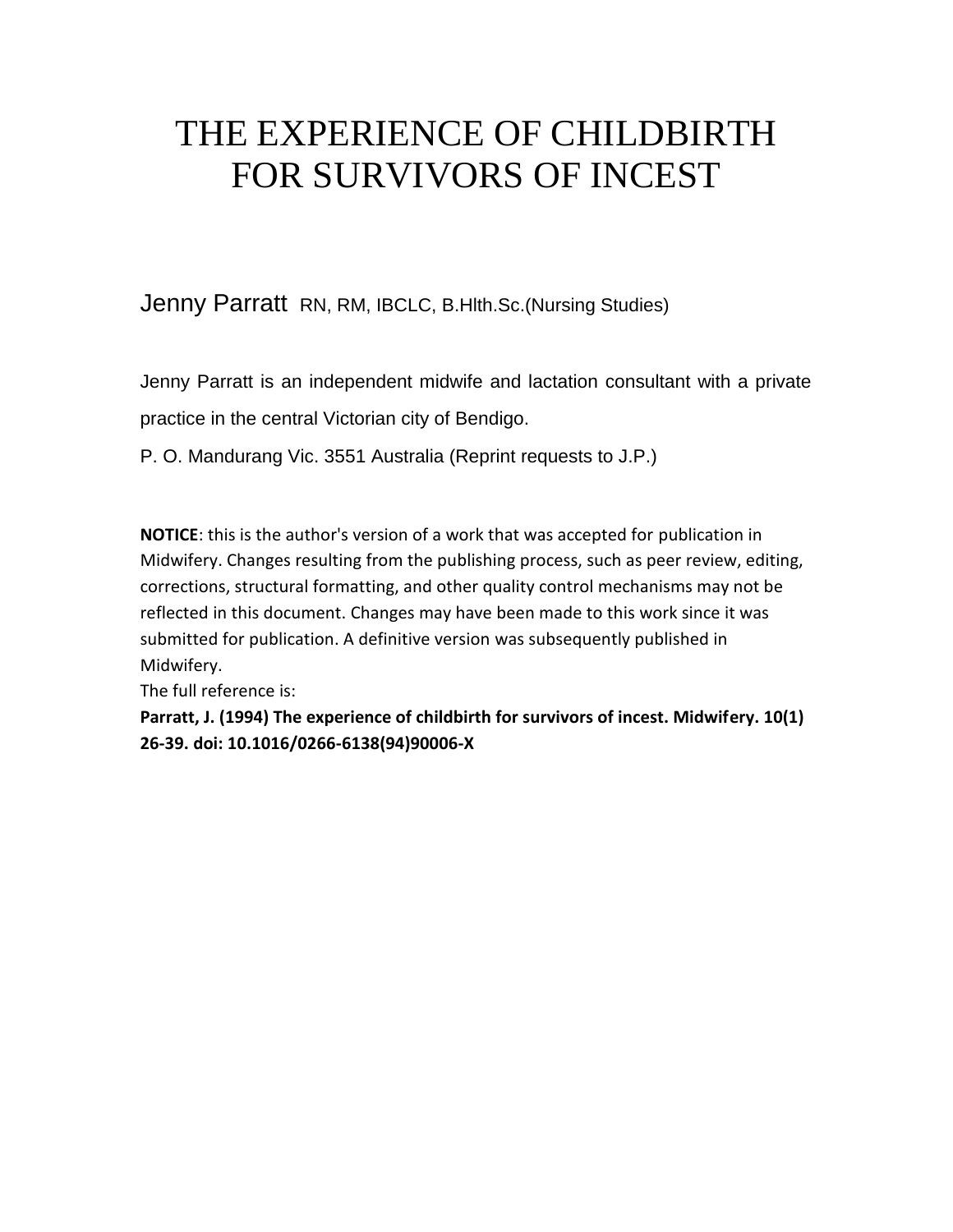### **ACKNOWLEDGMENTS**

The author wishes to acknowledge the guidance provided by the staff of the La Trobe UCNV, and the support given by family and friends during this research project. Most importantly she wishes to acknowledge the participants in this research, women who have truly earned the title 'survivors'.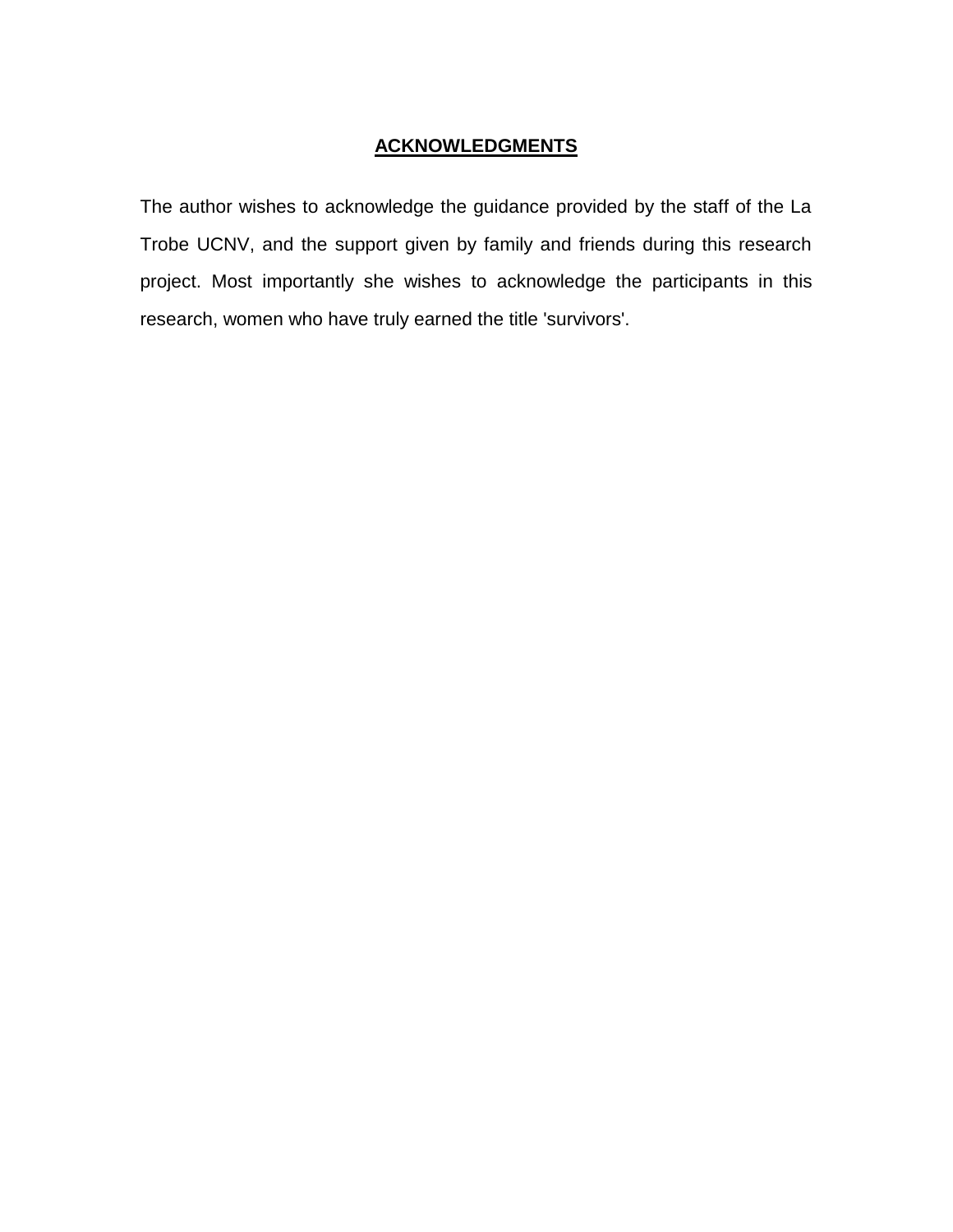# THE EXPERIENCE OF CHILDBIRTH FOR SURVIVORS OF INCEST

## ABSTRACT

The purpose of this research was to discover what experiences, including feelings, women who are survivors of incest have during childbirth. The recognition that the childbirth experience may trigger memories of incest that will then alter the course of childbirth was the framework for the study.

This exploratory research was undertaken using a phenomenological approach. The six participants were obtained through networking and issues surrounding confidentiality and consent were of a high priority. The data consists of transcripts of taped, one to two hour, in-depth interviews. During interviews each woman recalled her experiences and feelings during and surrounding childbirth.

Qualitative analysis was undertaken, the results indicating that memories of previous abuse may be provoked by childbirth but that it is a very individualised response. The effect of these memories on the childbirth experience is also variable but does occur. Privacy, control and touch are important aspects of these women's childbirth experiences. The results and interpretation of findings presented in this report centre around the labour and delivery experiences of the women. The variety of women's needs demonstrated in this project emphasise the importance of individualised care by midwives and doctors involved in the care of child bearing women.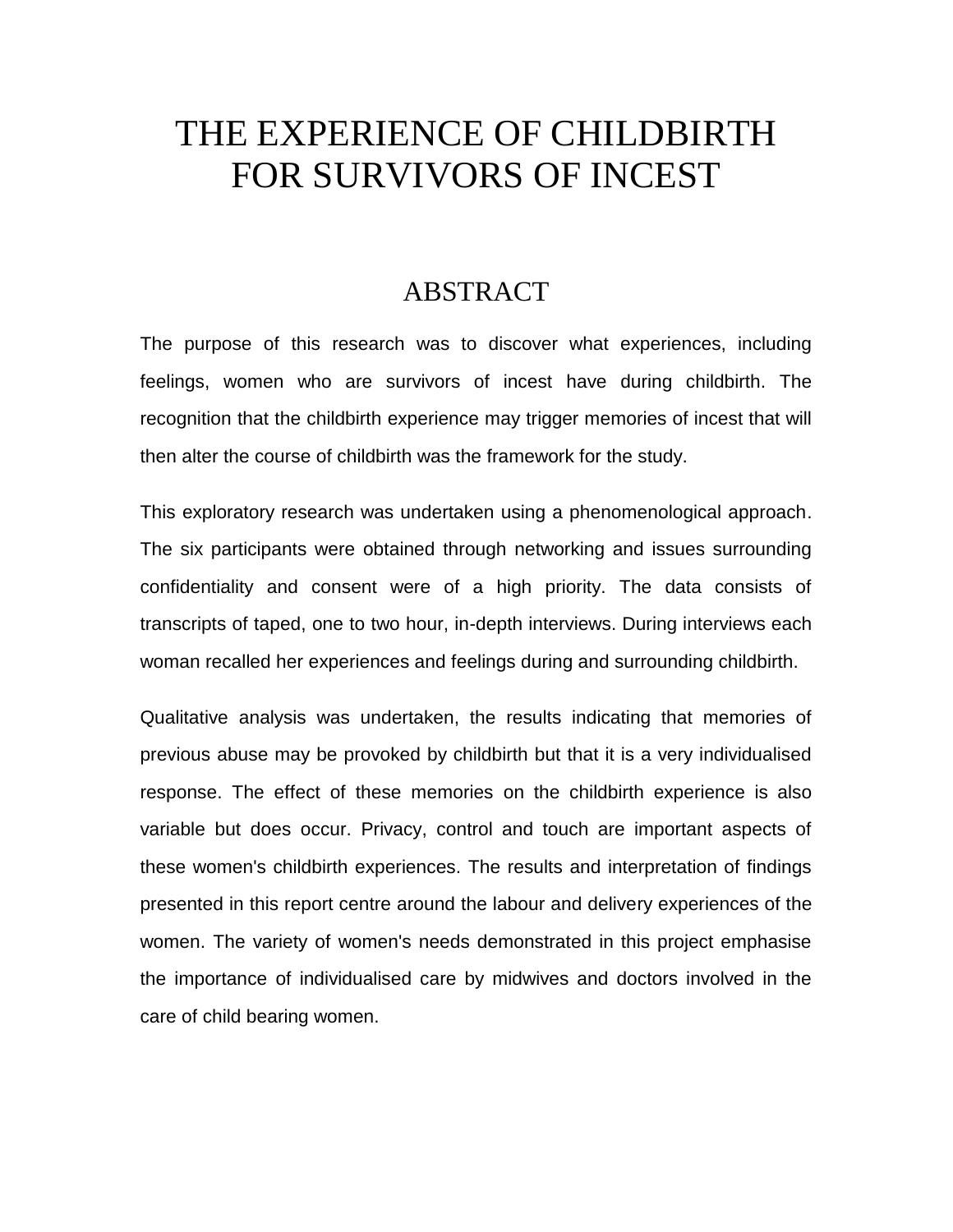#### **INTRODUCTION**

It is unknown whether there is an association between a woman's past history of incest and her subsequent childbirth experiences. In this author's midwifery practice a possible association has been noted. In one instance, a labouring woman's contractions ceased in response to nipple stimulation. She was a survivor of incest and although her breasts had never been a part of her abuse, she did not like them being touched. However, she consented to nipple stimulation but in self defence she 'turned off' her labour. After a short period of total privacy the woman's labour resumed and she had a normal delivery.

This woman's experience stimulated the author's interest in survivors of incest and their experiences of childbirth. As there is no published research in the area and there has been only recent mention of a connection between the two experiences in the childbirth literature the author chose to undertake the following project.

The conceptual framework for the project (see figure one) is based on the similarity of some of the characteristics of the two experiences, incest and childbirth. They are both experiences that involve self esteem and confidence, relationships - particularly parent/child relationships, sexuality, touching, and the manipulation of the genital organs. Thus, when an element of the incestuous experience is relived in childbirth, feelings similar to that past event may be felt. Such feelings may then effect the childbirth experience itself. Therefore it may be possible that some women's experience of childbirth are affected by their previous experience of incest.

The number of women who are of child bearing age and who are survivors of incest is unknown. A study by Goldman & Goldman (1988) found that there had

2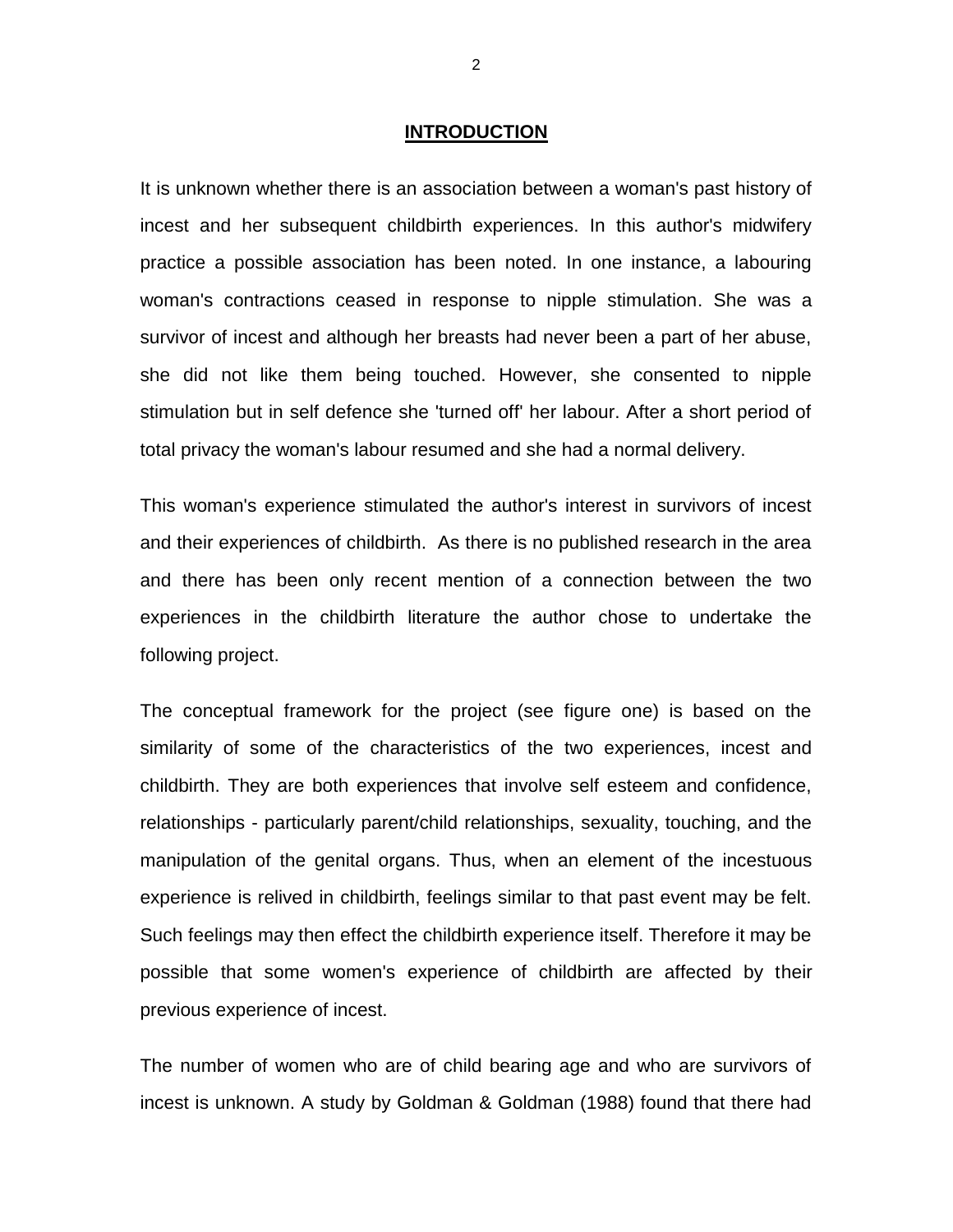been some kind of sexual exploitation by an older person of 28% of Australian girls. It follows therefore, that a substantial number of the over 62,000 women who give birth in Victoria each year (Health Department Victoria 1990) must also be incest survivors.

Definitions of incest vary throughout the literature on the subject. Coker (1990) and Lowery (1987) stipulate an age difference, for example, whereas Felitti (1991) does not. Incest almost universally implies sexual activity between family members but the definition of 'family' varies (Cahill et al. 1991), usually direct *and* step relatives are included. The sexual activities, which may or may not be defined (Lowery 1987, Felitti 1991), sometimes only refer to physical contact (Zdanuk et al. 1987, Brown & Garrison 1990) or can include all forms of sexual exploitation (Rew 1989, Coker 1990). For the purpose of this paper, the broader definitions of family and sexual activity will apply.

A survey of survivors of sexual abuse has shown that 67-75% of the survivors of incest believe that the abuse had a damaging effect on their lives (Baker & Duncan 1985). It has been demonstrated that many incest survivors may have specific long term problems. Some long term problems of survivors may include: feelings of powerlessness; sexual dysfunction; low self esteem; depression; menstrual problems and problems with relationships and touching (Lowery 1987, Briere & Runtz 1987, Rew 1989, Felitti 1991, Cahill et al. 1991).

It is unknown whether there is a specific cause and effect between incest and the long term symptoms, or whether the outcomes are the result of a dysfunctional family situation (Felitti 1991). Becoming a parent can cause the incest survivor to recall unresolved feelings and to see themselves as similar to their parents (Bass & Davis 1988).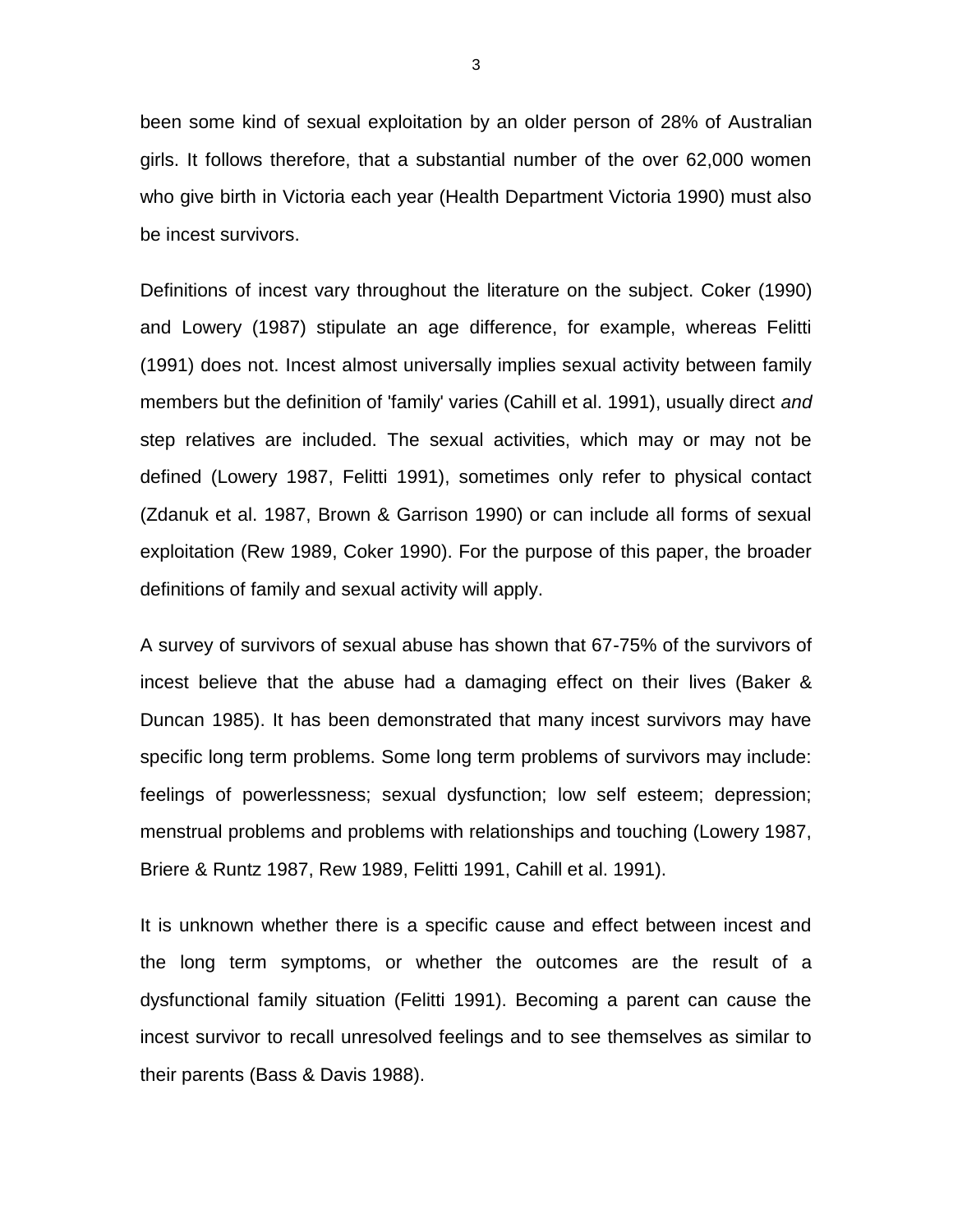Some researchers have noted that certain aspects of the incest experience will influence whether long term effects will be present and to what degree. The age incest began, whether there were multiple perpetrators; whether the victim was believed by her mother, and whether intercourse took place were some of the criteria identified by Morrow (1991) that influenced the survivors concept of themselves. Long term effects are also more likely to occur and become chronic without treatment (Lowery 1987).

The possibility that certain life events may trigger symptoms and issues regarding prior abuse has been mentioned by a number of researchers (Lowery 1987, Cahill et al. 1991). Heins et al. (1990) note that transition points in psychosexual development such as the birth of a child are risk periods for survivors of incest and Gelinas (1983) calls these 'developmental triggers'. Whether childbirth is one of the these developmental triggers has not been established, although Kitzinger (1984) maintains that childbirth is a part of a woman's psychosexual experience. The body image changes of pregnancy are among reasons that Grant (1992) uses to show that pregnancy could also be a trigger and Courtois & Riley (1992) believe an abusive memory will be triggered due to the many psychological implications of pregnancy.

Zdanuk et al. (1987) present a case study of an adolescent's pregnancy that is the result of an incestuous relationship but little mention is made of the adolescent's perceptions of her birth experience. A number of sometimes unreferenced, apparently anecdotal papers are also present in the childbirth literature. One case is discussed by Tobert (1990) where a woman who had been raped before her marriage had an 'horrendous' birth experience and had no sexual feeling afterwards.

4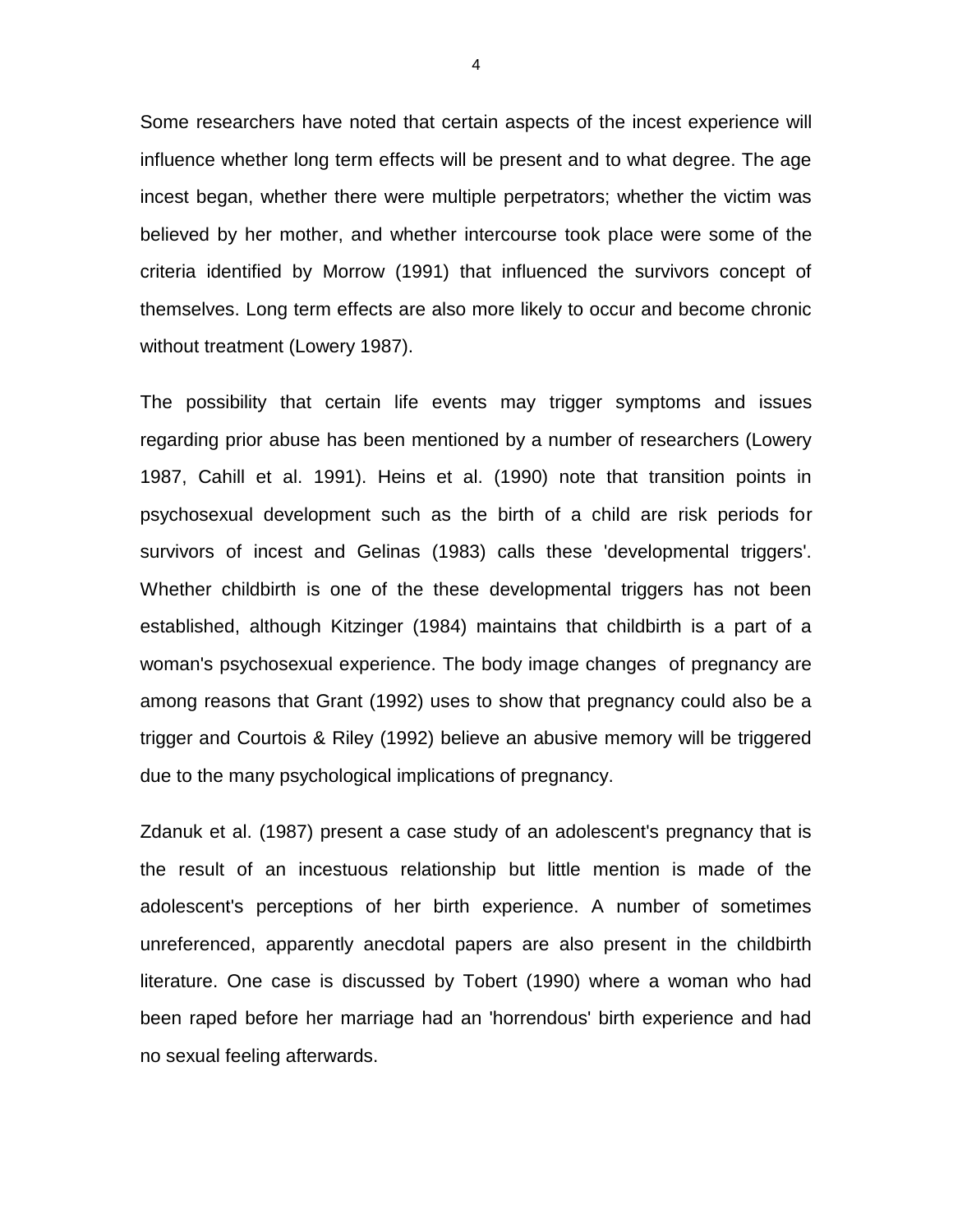Childbirth was recognised as being like a repetition of a past abusive experience by some of the survivors interviewed by Kitzinger (1992). Christensen (1992), a survivor of incest, writes of her birth experience as a form of rape and urges care givers to identify whether their clients are survivors of abuse. Grant (1992) believes that inclusion of a history of abuse in a woman's antenatal history is appropriate and Courtois & Riley (1992) believe that such discussion will allow the planning of management strategies. Wescott (1991) suggests discussing the issue in childbirth education classes, however Lowe (1992) and Breitenbucher (1991) emphasise that arbitrarily mentioning this to clients should not be done.

Aside from seeing birth as rape (Christensen 1992, Lipp 1992) other important aspects of the childbirth experience for survivors have been mentioned. These include feelings of distaste and numbness (Lipp 1992), a need for control (Lowe 1992, Wescott 1991, Lipp 1992, Grant 1992), dissociation from the body (Gray 1992, Christensen 1992, Rose 1992), and lack of trust in their own body and in their carers (Wescott 1991, Lowe 1992, Grant 1992, Rose 1992). That memories about incest may be provoked during the childbirth experience is mentioned by Christensen (1992), Courtois & Riley (1992), Lipp (1992) and Rose (1992).

Preliminary results of a pilot study by Van Der Leden & Raskin (1993) indicate that there is a connection between previous childhood sexual abuse and a subsequent pregnancy. They found that 10% of their pregnant population (of 144) were survivors of childhood sexual abuse and that these women had shorter labours than those women with no stated history of abuse. It is suggested that the ability to dissociate from painful experiences was a cause for the shorter labours.

This recent interest in the incest survivor's experience of childbirth indicates that

5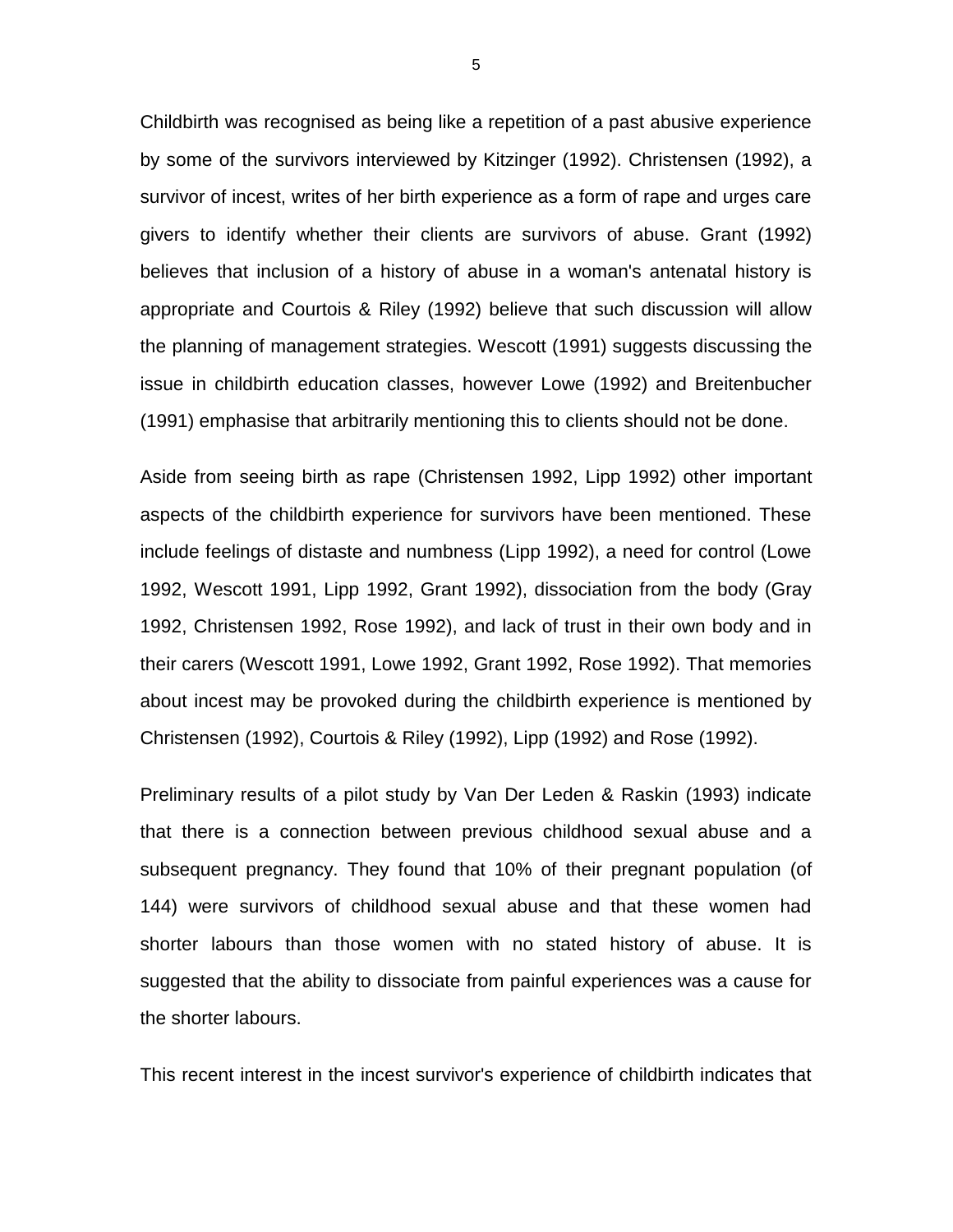there is a place for research in this area. That further empirical research about incest is needed is recognised by most researchers, indeed Rew (1989), encourages phenomenological inquiry to increase our knowledge of how incest has influenced survivors' lives.

The purpose of this research is to discover what experiences (including feelings) women who are survivors of incest have during childbirth. The project has relevance to the clinical practice of all midwives by making them more aware that the women to whom they provide care *may* be survivors of incest. The study also highlights the special needs that some women who are survivors of incest may have during childbirth.

The project's two major variables, childbirth experience and incest experience have been defined as the physical and emotional experience of these events as reported by the subject. The following four research sub problems or objectives have also been identified:

- 1. To learn whether the childbirth experience provokes memories of the incest experience.
- 2. To determine what aspects of the childbirth experience provoke memories of the incest experience.
- 3. To establish if remembering the incest experience effects the childbirth experience and if so how.
- 4. To ascertain personal or practical protective mechanisms that allow some incest survivors to consider their childbirth experience as positive.

### **METHODS**

This exploratory research has been undertaken using a phenomenological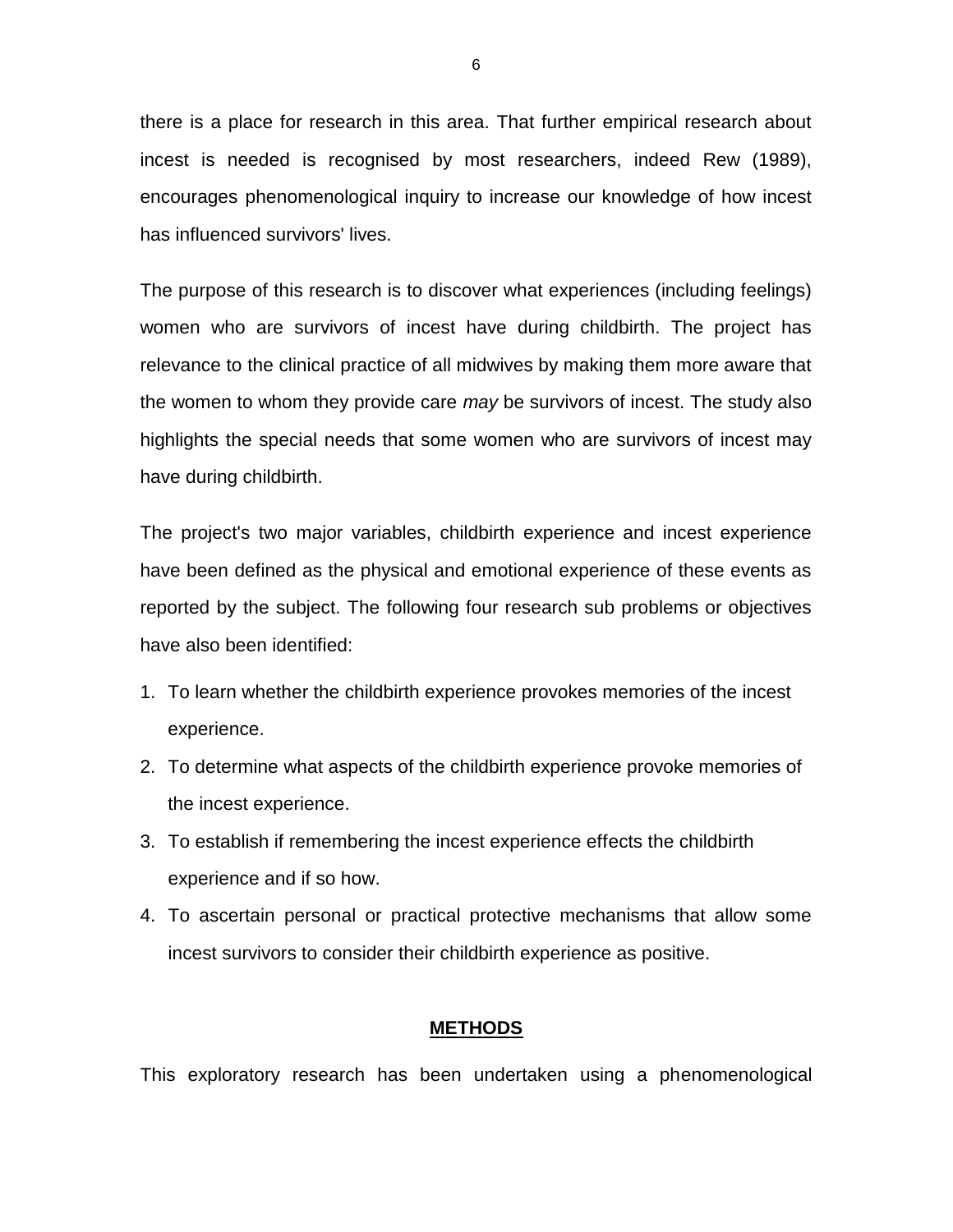approach. Such an approach involves the use of in-depth interviews focusing on descriptions of the participant's experiences and what those experiences mean to them (Patton 1990). The project consisted of two interviews undertaken with each participant. The interviews were semi-structured, conversation-like and guided by the responses given by each woman. The first interview was 1 - 2 hours in length and the second interview, 4 - 8 weeks later, lasted 30 minutes. All first interviews had been undertaken prior to any second interviews and all interviews were audio taped. All interviews took place in Central Victoria. The participants home was the usual venue for interview although two interviews took place at the local sexual assault centre and one at the local women's health service.

The sample consisted of six adult women, who had had at least one experience of incest and at least one experience of childbirth. No limit was put on when the least recent childbirth experience was because, as shown by Simkin (1991), women's memories of childbirth may be quite vivid for many years.

Approval of this project was obtained from the Human Experimentation and Ethics Committee of the university attended by the author prior to the study's commencement. Issues surrounding confidentiality and consent have taken a high priority during this project. The results have been presented, including the use of pseudonyms, in such a way as to ensure the anonymity of the various participants.

The participants were obtained by networking. One woman was a previous client and the remaining five women were accessed via incest support groups. The potential participants or their support groups were contacted by the researcher and given written information about the project. The women were then invited to

7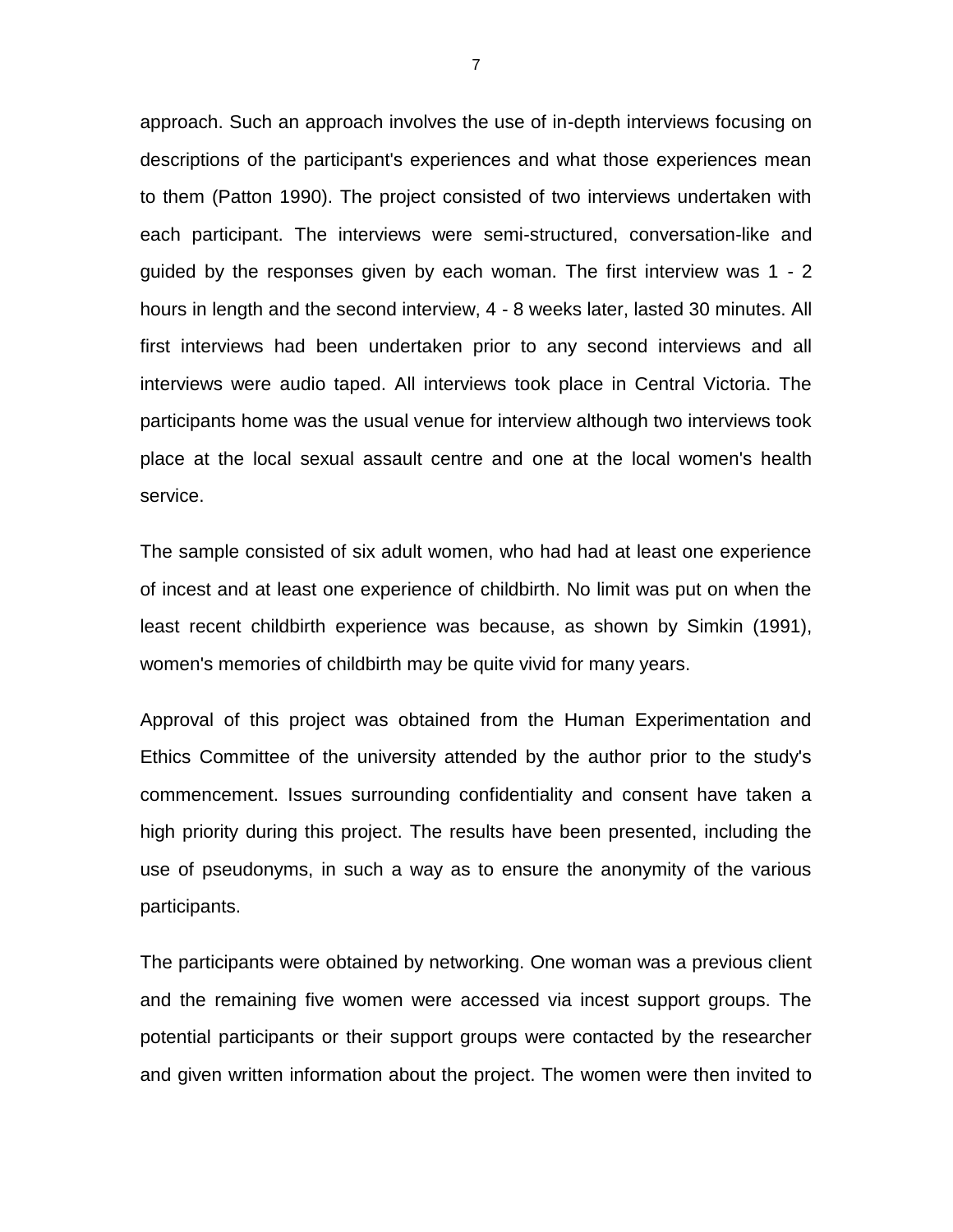contact the researcher if they were interested in participation.

At the initial interview the purpose of the study, how it was to be conducted, and the possible consequences of participation for the subjects were discussed. It was recognised that this study may trigger distressful memories for the participants and they were informed of a variety of psychological supports available to them if required. Respect by the interviewer of the interviewee's right to withdraw from the study or her refusal to discuss a particular area was emphasised and confidentiality was assured. When the researcher was sure the participant had comprehended this information and any questions had been answered a consent form was signed. This consent form was dated and initialled prior to the second interviews. The use of the tape recorder was also discussed and the participant was given access to turn it off if she desired.

The data collection commenced at the first interview where participants were asked to speak about their childbirth experiences. The interviews were directed toward understanding the participant's perspectives on their experiences as expressed in their own words. The researcher's role was to respond by listening, reflecting and occasionally directing the conversation with a question. A predetermined list of issues to be covered was glanced at occasionally by the researcher during the initial interviews. The sequence and wording of questions were determined at the time of the interviews. The second interview was essentially the same as the first interview except that specific questions were asked regarding the transcript of the first interview.

In an attempt to enhance the quality and credibility of the research the following techniques were used. Firstly, added to the transcriptions of the interviews were field notes on the behaviour of the participant at the time and the possible effects

8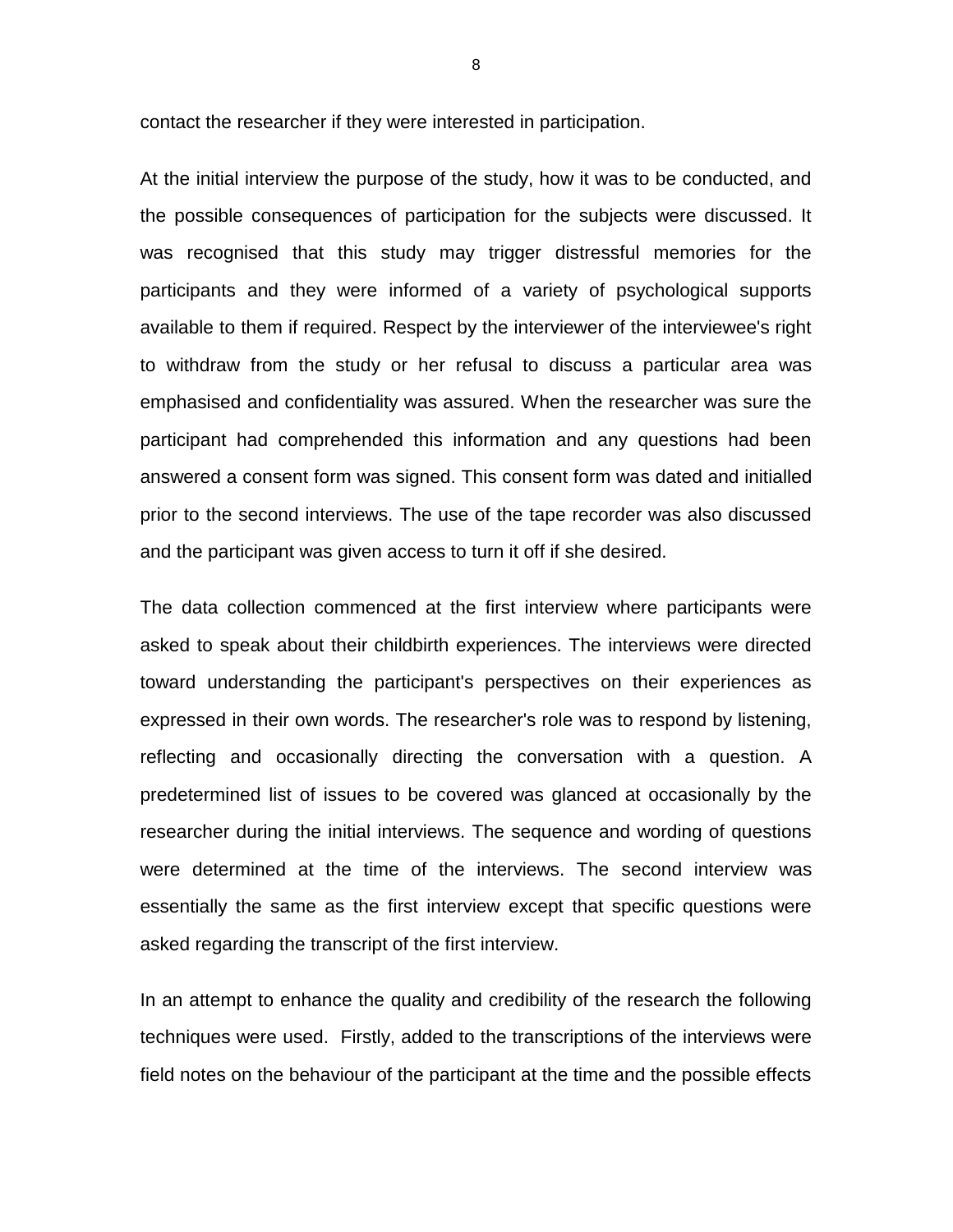of the presence of the researcher on the data collected. During the interviews every attempt was made to have the researcher put aside her own knowledge, ideas and experiences so that an understanding of the participants perspective on the issues could be attempted, this technique is called bracketing (Patton 1990). The second interviews allowed validation of the information obtained from the first interviews. A further strategy involved having the co-supervisors of this project review the transcripts and coding.

Data analysis was a continuous process even during the interviews. Each interview tape was transcribed and lines were numbered using a word processor and The Ethnograph (Seidel et al. 1988). Code words were allocated to the various topics addressed by the participants in the conversations. After reflection on the research sub problems and the coded segments of the transcripts, five coding categories were defined. The coded segments were sorted into these related categories. The establishment of categories allowed the organisation of the mass of coded segments represented by code words into manageable groups which could then be related to the research sub problems.

#### **RESULTS**

The participants were aged between 27 and 43 years and two were sisters. Two women were separated at the time of the interviews, and four were in stable relationships; two of these women had had many previous relationships.

Three of the participants were abused by their father and three by an older brother. There was more than one perpetrator involved with four of the participants and for one of these women it is apparent that her's was some kind of ritualistic abuse. Two of the perpetrators were medical practitioners. The age that the abuse began was between 0 and 7 years, a majority of participants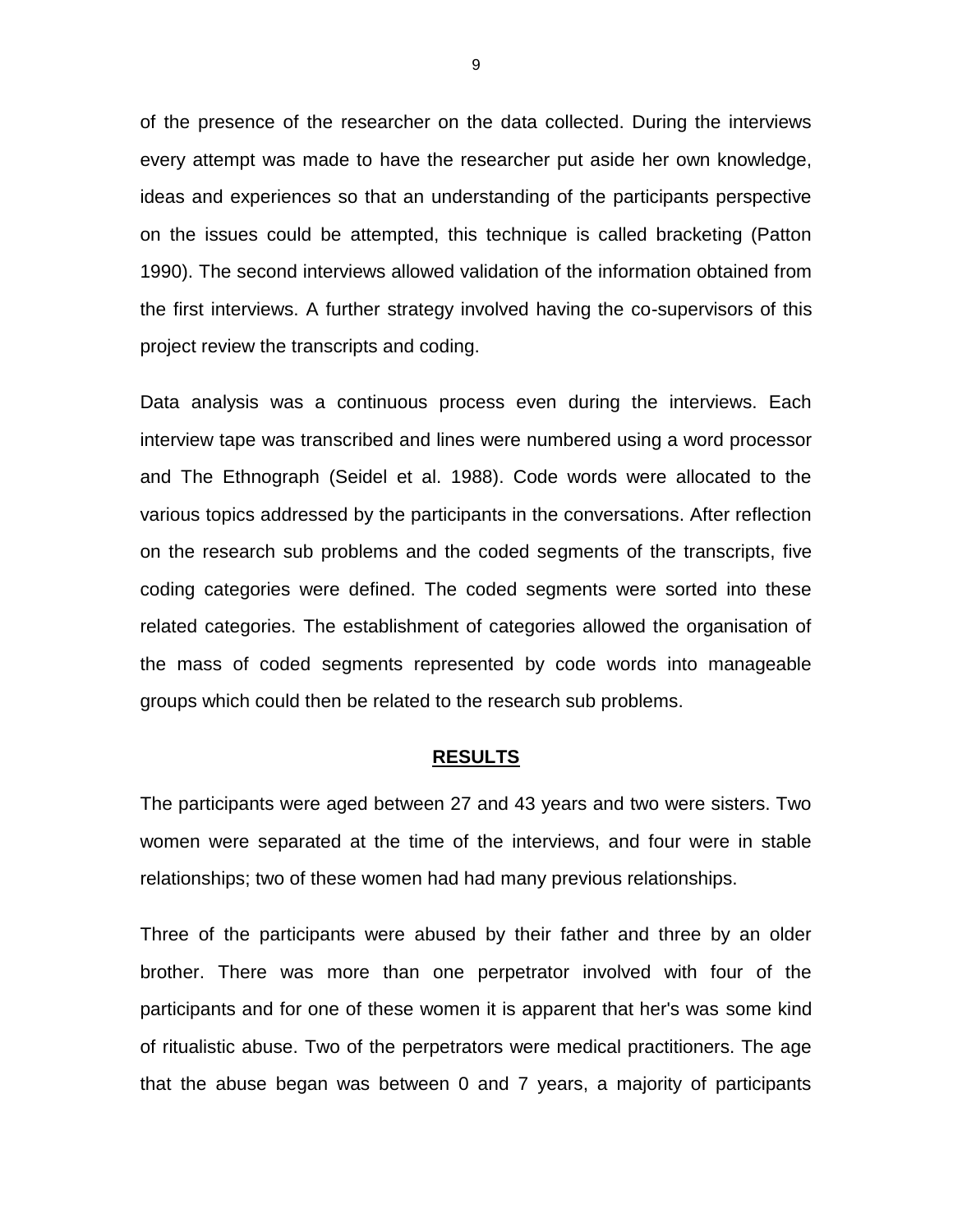believe they were probably babies or toddlers when it began. One participant was raped about nine years prior to this study and one abused alcohol and drugs for many years.

Half of the six participants were unaware of the incest in their lives until after childbirth; they have begun to remember their abuse over the past 9 months to four years prior to the interviews. The way the participants recalled the events vary. For some the memories are predominantly 'feelings', or smells, others have 'flashbacks' and some women have dreams.

A brief summary of the reproductive history of the six participants includes 19 childbirth experiences, all women having had more than one child. The longest period since any of the women had experienced childbirth was 8 years. Seven babies were born at home and 12 in hospital, one was premature. Seven of the labours were described by the women as long, hard, difficult or complicated. All were vaginal births and one was a forceps delivery with epidural, three of the women were told they may need a caesarean section. The descriptions of nine of the deliveries implied that they were very fast. At the time of the study, the ages of the participant's children ranged from 21 years to 6 months. Two participants had had pregnancies terminated and three women had experienced more than one miscarriage. One woman also had secondary infertility treated for eight years before she conceived again, naturally.

Interviews with the participants yielded over 260 pages of transcripts. From the transcripts approximately sixty code words were determined, each representing segments of the text. These segments were seen by the researcher to be related to the particular theme represented by that code word. Five categories were used to organise the code words, these are described in Table One and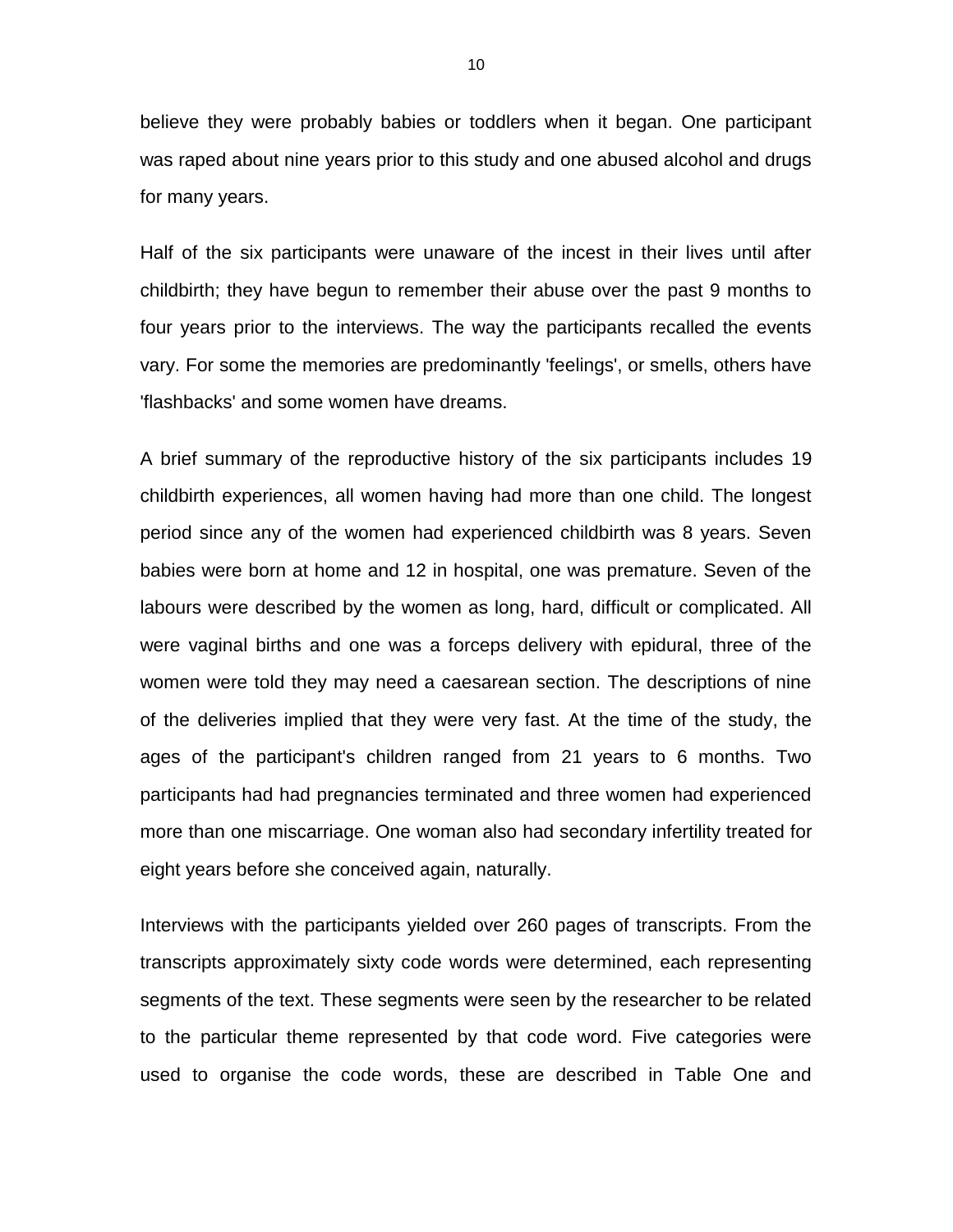illustrated in Table Two. Allocation of code words to the first three categories was not always clear cut, at times it appeared that a code could fit into more than one category. For example the code word 'touch' included segments where touch provoked a relationship between the two events (category one) but also included segments where rejection of touch was provoked *by* the relationship of the two events (category two). This problem was overcome by continually referring back to the original segments of transcript. It was recognised that more specific coding would have avoided this difficulty at the outset.

The participants' experiences as expressed in their own words are the essence of this research and the following section of the report attempts to capture this for the reader. These excerpts are used to consider the four objectives of the project, presented below. Following each segment is the participant's pseudonym, the number 1 or 2 representing whether it is from the first or second interview, numbers representing the lines of the transcript from which the excerpt is taken, and then the code words for that particular segment or part of the segment.

The first objective is to learn whether childbirth provokes memories of the incest experience. That it does provoke memories is illustrated by Kate, who is reminded of a feeling of vulnerability:

One thing I did not like when I was in labour, was everybody coming in ... doing internals ... I felt quite vulnerable and that took me back to the way I felt when I was a child.

(Kate1; 14 - 25; birth, control, privacy, feelings, security, touch, memory, midwife/nurse/dr)

Ruth also spoke about how she is reminded of her past abuse: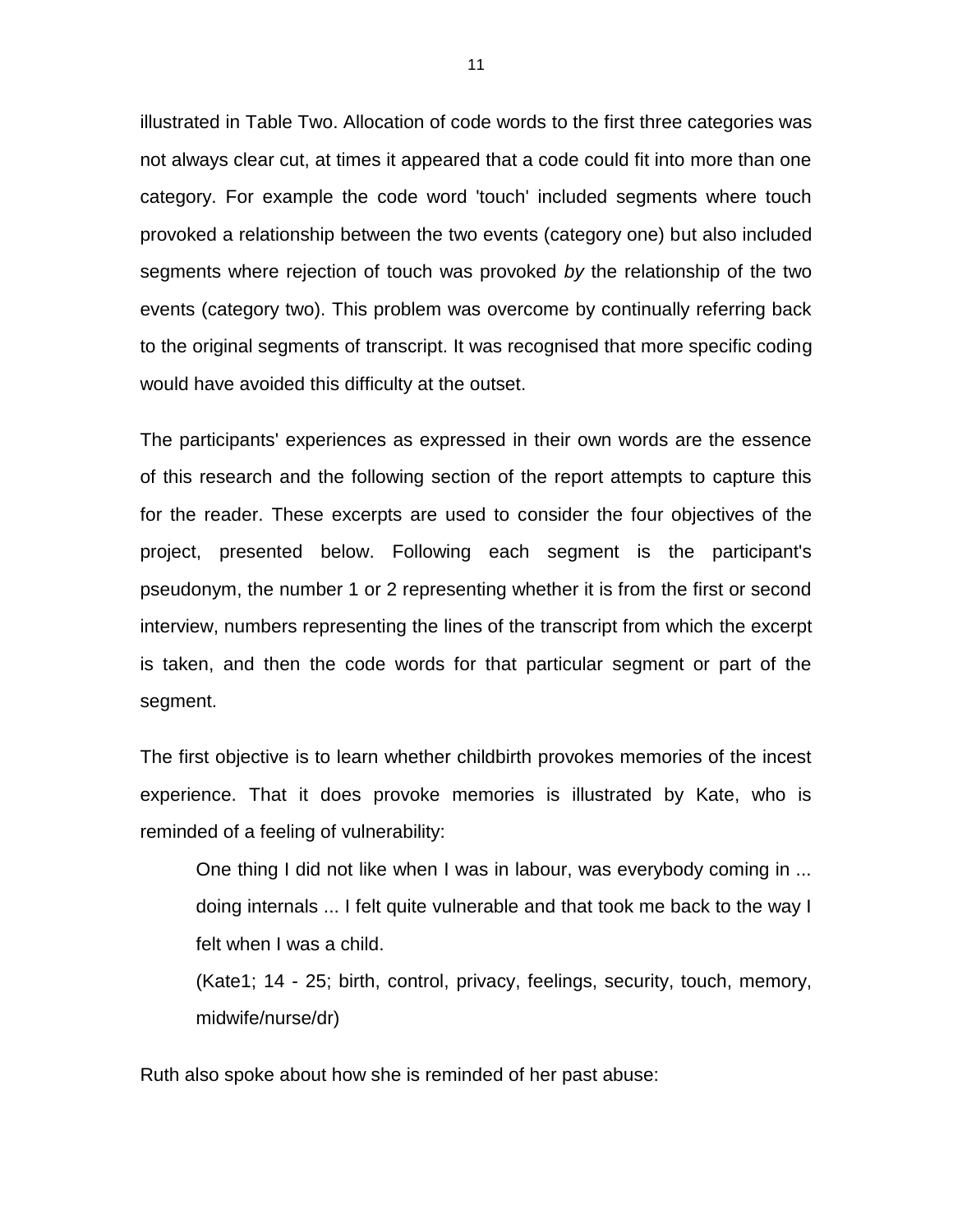If something happens without me realising it's going to happen and it touches a part of the me that has a memory, which is often genitals or breasts then that's going to give me a fright, and without consent, just, lots of things that I don't even recognise can just spin me backwards.

(Ruth2; 347 - 357; control, fear, knowledge, touch, body image, memory)

For some women a specific memory is not provoked but the similarity of the two events causes a response used in the past, during the abuse, such as dissociation or 'shutting down':

It's sort of like, when you're being raped and bashed you've got no control over what's happening and its the same with giving birth, you can't really control it, the contractions keep coming, you haven't got a choice, and because the pain is so painful, it might not be on everybody but, I found it very painful, so it was like it was better, the only way I could control the pain was by shutting down.

(Alison1, 236 - 247; control, birth, rape, pain, turn off)

It is possible that the likelihood of more conscious memories being provoked is related to whether the memories of the abuse are present. The three women who knew of their incestuous experiences did have more specific memories or feelings related to the abuse during their childbirth experiences.

Robyn had no memory of the sexual abuse at the time of childbirth but she was aware of a fear she had of the placenta or cord being pulled or moved:

With all the births the part I hated the most was the placenta, I wouldn't deliver that on my own.

(Robyn1; 1035 - 1038; birth, privacy, control, feelings)

At her first interview Robyn could not define why she was so sensitive about the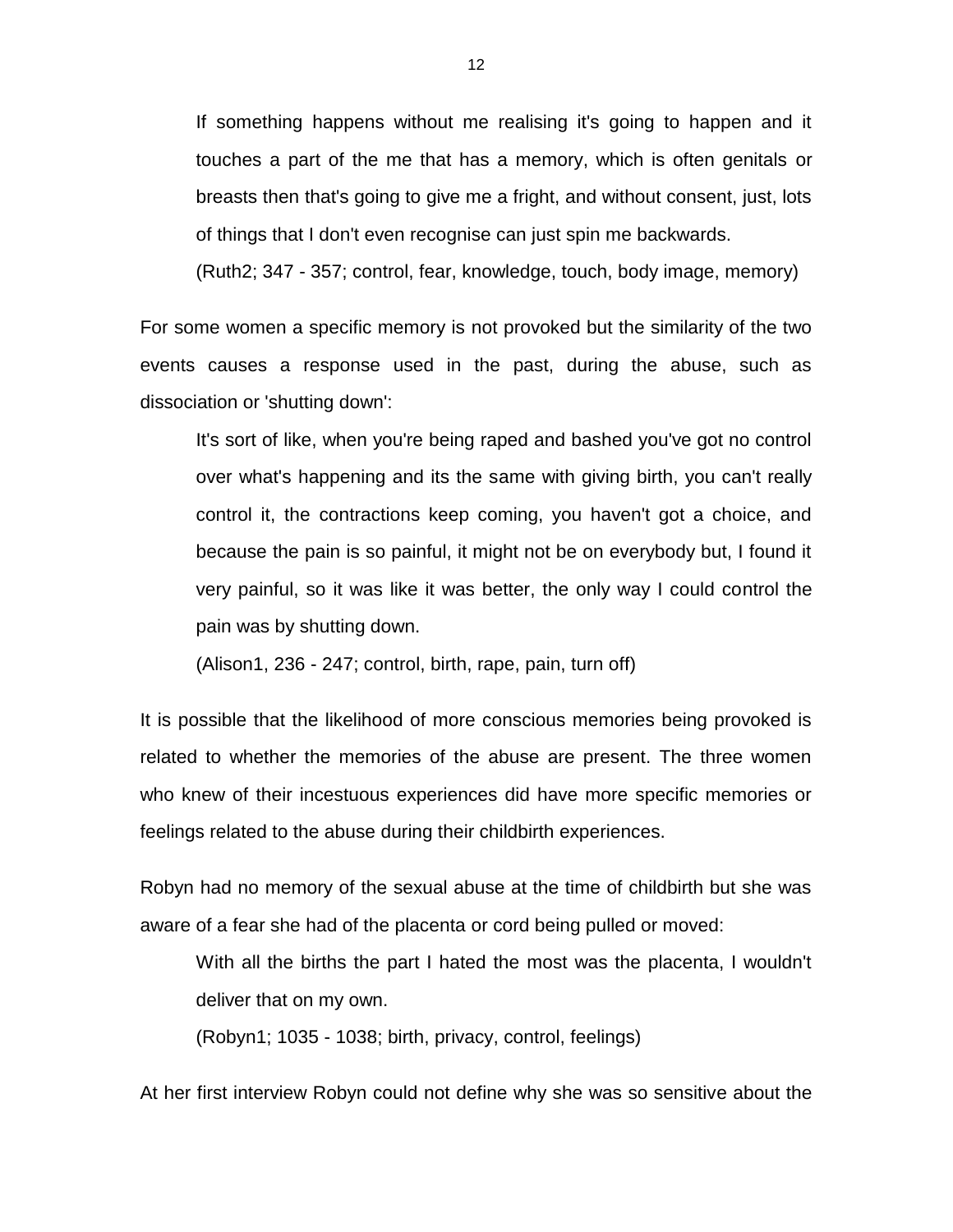placenta, but at her second interview she explained:

A few days later [after the first interview] ... all these flashbacks came and it sort of made it clear ... why the placenta really worried me, and I think it goes back to this ... abuse ... I had a child and it was dragged and pulled out of me and I was only ... 14 or something myself and it was just this pulling and ... bits that I could remember was just this constant screaming and someone just pulling, just pulling and I was thinking that's probably why the placenta was such a scary thing.

(Robyn2; 447 - 464; birth, memory, incest, fear)

The second objective, to determine what aspects of the childbirth experience provoke what memories of the incest experience is obviously a very individualised response and not something that the women could necessarily determine prior to the event. Indeed, even if something had been provoked once it may not necessarily happen in a subsequent childbirth, or it may happen again despite the woman not expecting it to recur:

I was really surprised, I mean I didn't think I would react in that way, the same thing happened when I had the second baby, I mean, that was just an automatic reaction to her and they tried to put her on the breast and I just pushed her away.

(Alison1; 460 - 466; bonding, knowledge, midwife/nurse/dr, touch)

Certainly the participants viewed touching in various ways, by various people and in various areas of the body as related to the incest experience. For some participants touching *provoked* the recall of a memory of abuse, whereas for others touching or rejection of touch was *part* of the response to some other, possibly unknown, trigger.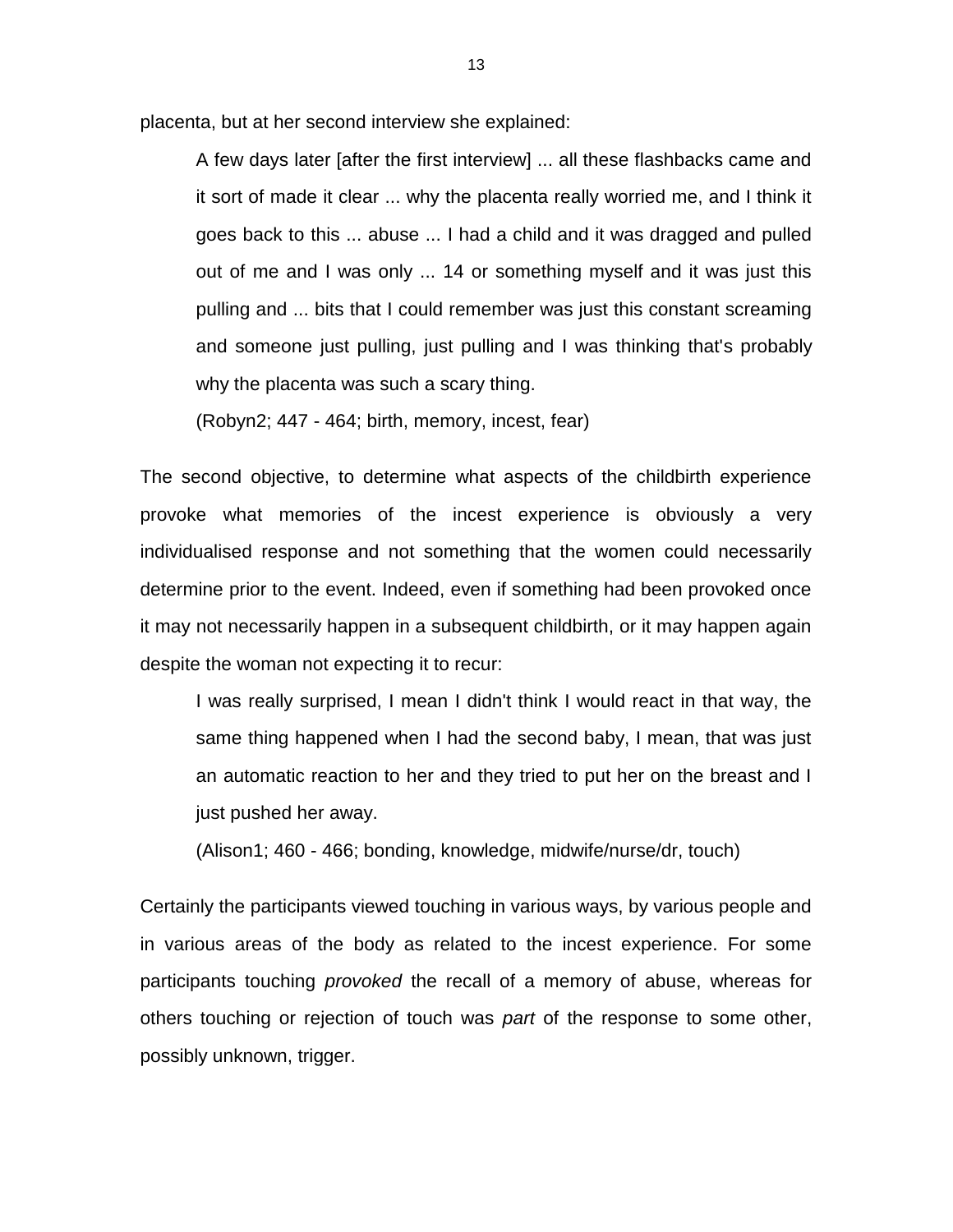Touch was not liked by Alison, however it appears to be lack of control which relates the event to her past:

With the people touching me when I was having the baby, that left me at a vulnerability stage ... being in all that pain and not being able to control the pain and being at the mercy of every body else ... I didn't like them touching me.

(Alison1; 1280 - 1289; security, birth, pain, control, midwife/nurse/dr, touch)

Lisa tensed up her vagina when she had vaginal examinations and she would not allow her doctor to suture the tear she had:

He couldn't sew [the tear] ... I only wanted him to do what he had to do, deliver the baby and leave me alone, I didn't want him to look at me or touch me or have anything to do with my vagina, that part of me ... I didn't let them examine me or anything ... I didn't want anybody down there. (Lisa2; 95 - 129; midwife/nurse/dr, pregnancy, self concept, touch, perineum)

Alison could not touch her babies until some time after their birth:

After having both [babies] I didn't want them near me ... I had beautiful babies it's just I didn't want them near my breast, or near my body ... it was later [that I wanted them], when I was back at the ward and I'd had a shower and that and it was all sort of the mother stage (Alison2; 186 - 202; bonding, touch, expectations)

However for Kate, the touch of her baby immediately after delivery was very positive:

The first thing I felt when they put him on my stomach, I thought to myself,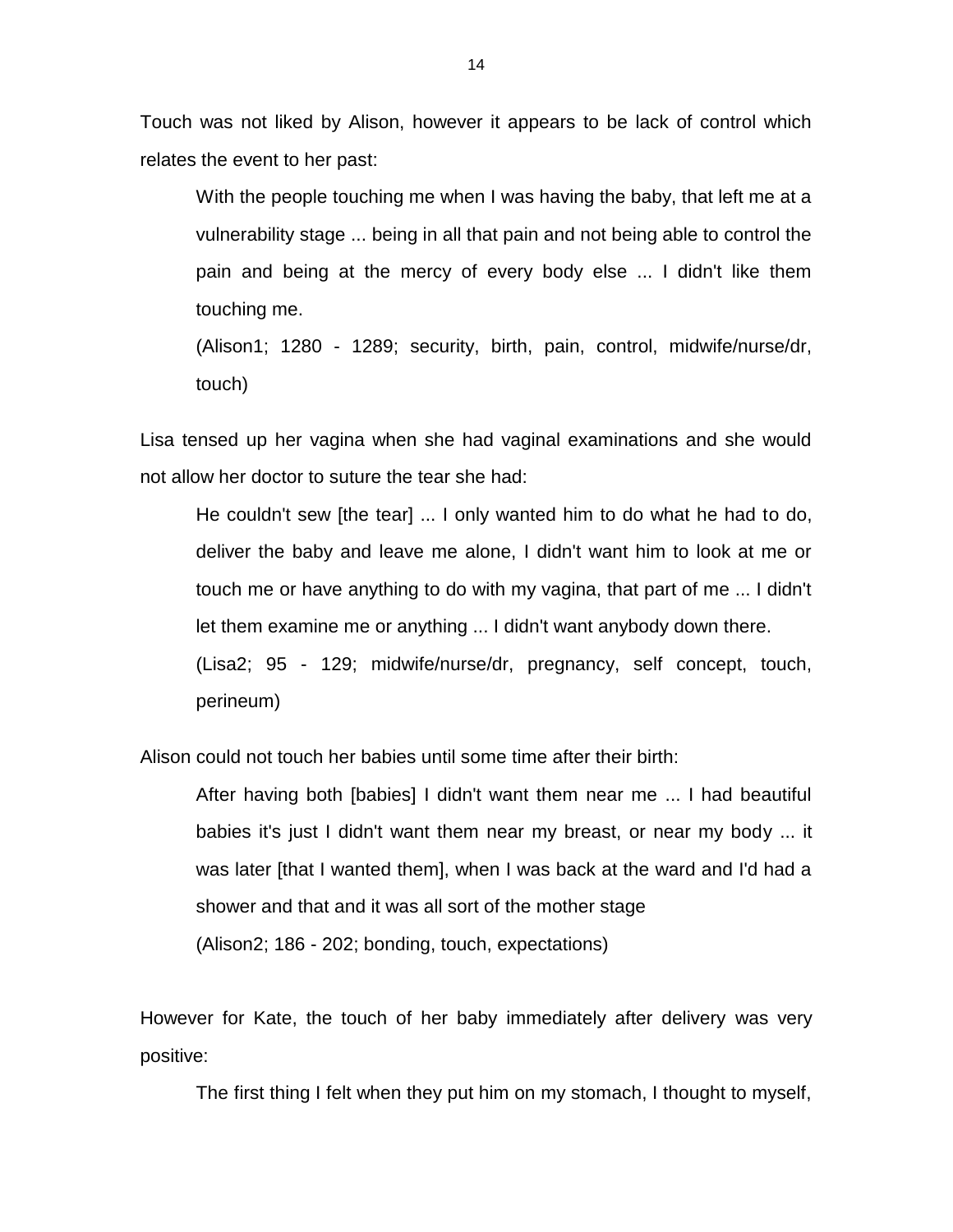I feel clean, you know like all that bad stuff was washed away.

(Kate1; 1016 - 1020; birth, midwife/nurse/dr, memory, clean/dirty, feelings, touch, incest, bonding)

Privacy or lack of privacy seemed to work in a similar way to that of touch.

I think that [my husband's] presence was good ... but I didn't really even want him there either, I didn't want anybody there, but I did notice when he did go out it was harder for me to concentrate ... but I didn't want any touching from him or anything either ... after the baby was born ... well it was nighttime and they took the baby away ... they wanted to top him up and they wanted to do lots of things that I didn't want, he became a part of my privacy in a way, I didn't want them doing anything to him either ... I ended up leaving the hospital after about three days because they were interfering too much with him and I wasn't allowed to say over what I wanted.

(Robyn1; 135 - 162; privacy, protection, touch, bonding, separation, midwife/nurse/dr, control, breastfeed, support, birth)

Robyn further explained why privacy was important to her. Privacy allows control and concentration, Robyn's need for privacy during birth was related to the abuse:

I think that's very much tied up with the abuse because privacy to me is where I'm in control of myself and I'm safe and I don't have to concentrate on other people and what they are doing.

(Robyn2; 347 - 353; birth, privacy, control, security, incest)

Pain was another response which may cause a memory, as for Alison, however more often any memory was bypassed and a response to pain used in the past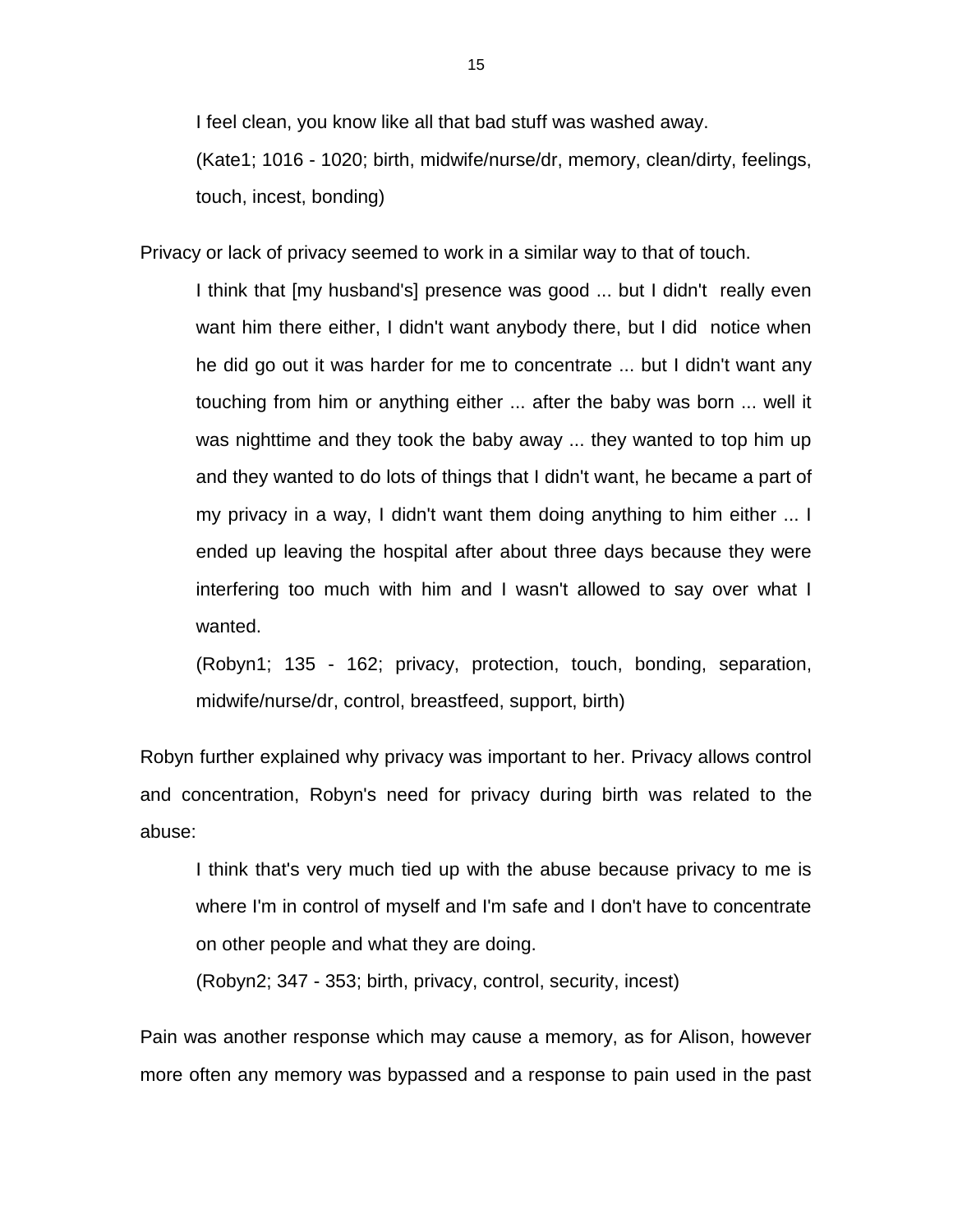was automatically used again:

I was able to repress how I felt and act like [my father] wanted me to feel ... its really difficult to know just how much effect that had ... I think I certainly learnt tricks of disassociating myself from pain and feelings of discomfort. (Susan1; 211 - 218; pain, feelings, turn off, control, father, knowledge)

Its just something I have learnt as a child, to really be very good at dissociating and I've always been, like even the dentist can do anything to my teeth but I can cut myself off from pain and I used the same technique in my childbirth ... I've known I've been able to do it and that's why I thought I can do it with this birth.

(Robyn1; 245 - 261; turn off, pain, birth, knowledge, protection, incest)

Dissociation provided one way for some participants to have some control over what was happening to them. Susan felt her births were 'easy' and that dissociation helped:

I think I always would have given birth fairly easily, but I think that being able to dissociate ... and to have sort of accepted interference as a matter of course might have meant that in some ways it was less traumatic.

(Susan1; 765 - 771; birth, control, turn off, incest)

Many of the excerpts shown above illustrate how control or its absence was an important issue for all participants although not something that necessarily provokes direct memories of the abusive experience. Kate related the following experience back to her childhood:

The doctor ... he came across as very cold and I didn't like that and it made me feel uncomfortable, when he was sewing me up, just because I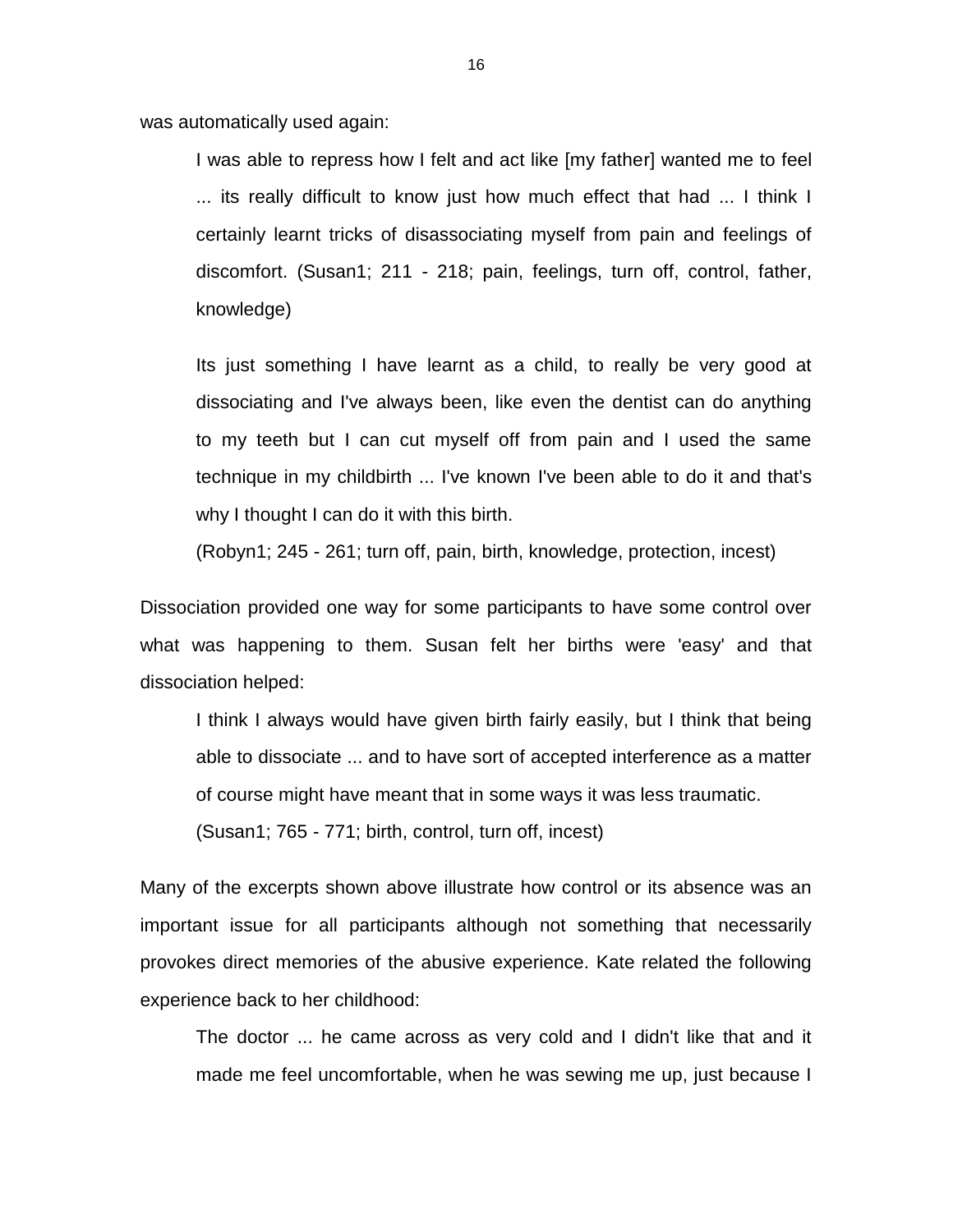happened to move my legs, I had cramps, he told me off, because I was up in those stirrups, but the epidural had given me cramps in the legs, and just because I'd moved he told me off sort of told me to stay still and I mean that felt horrible.

(Kate1; 641 - 653; birth, midwife/nurse/dr, understanding, feelings, control, privacy)

Pethidine use was often seen as negative because of the lack of control it provoked:

I was ... on pethidine that made it very hard being on pethidine ... made it very hard for me to do anything about anything you know ... both [physically and emotionally] ... I couldn't stand up for myself I couldn't physically get up and do anything anyway and ... I couldn't separate [dissociate] myself properly either.

(Ruth1; 617 - 627; pethidine etc, turn off, control, birth)

I can remember I didn't like [the pethidine] and like it's possible that drugs were used on me as a child so ... it mucked up my feeling of control. (Susan1; 498 - 502; drugs, control, feelings, pethidine etc, birth)

The gender of the baby also provoked responses such as fear, although not specific memories:

They said it's a girl and that was the first time I felt, I felt something so different, I felt very scared and I said oh no, no, that's all I said, and they all looked at me, they knew I had ... boys so they couldn't understand me I suppose, my husband couldn't understand me, but now I look back I was scared.

(Lisa1; 1361 - 1370; midwife/nurse/dr, fear, bonding, gender,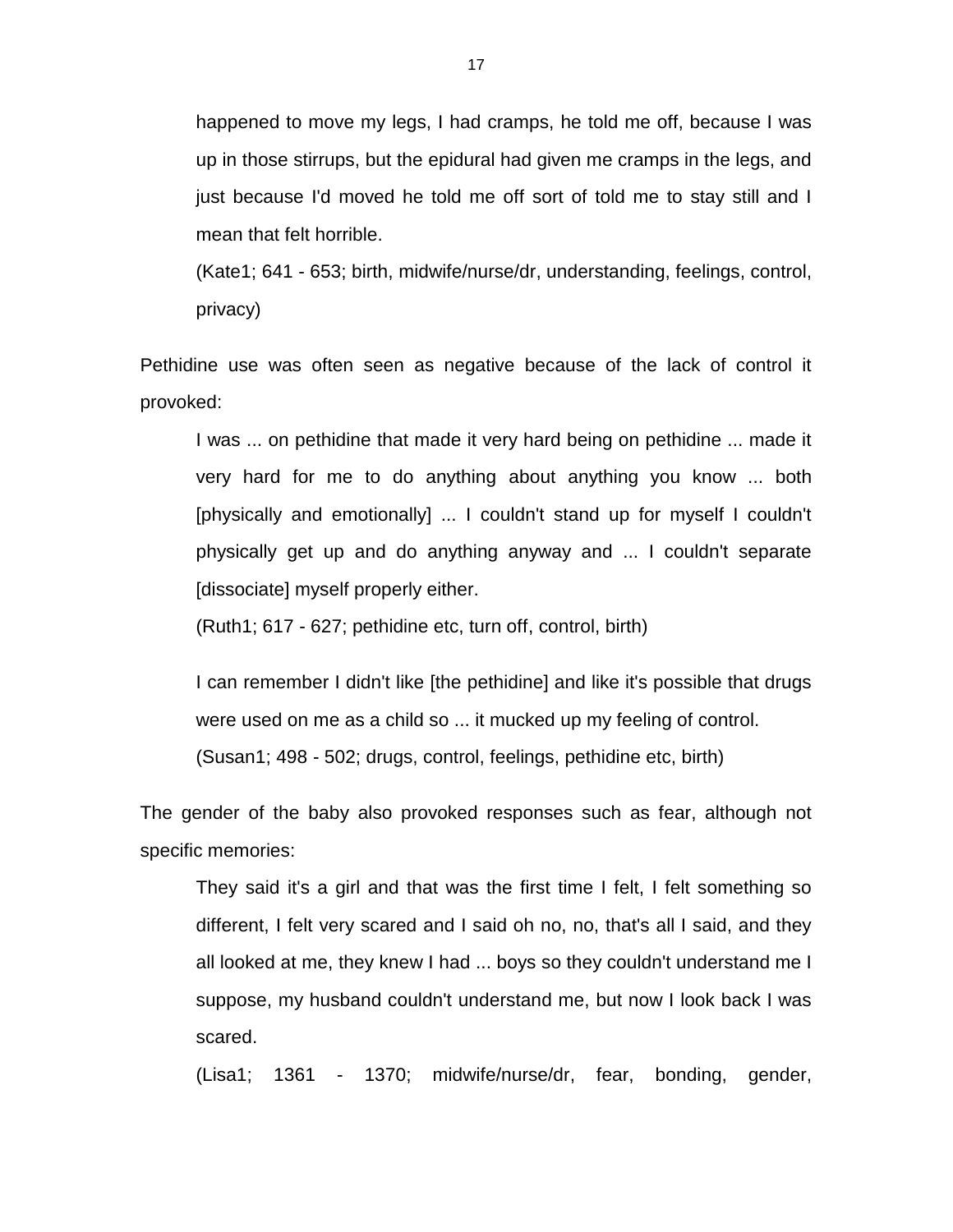understanding, feelings)

I think I felt fearful that she was a girl and I didn't know why, I felt touching her was a lot easier, I tended to cuddle her a lot more, I didn't have that barrier that I had with the boys.

(Robyn1; 1133 - 1138; touch, fear, knowledge, feelings, gender)

Lack of trust in herself and in her carers and lack of knowledge about events are two other issues recognised by some women as being related to both events but again their presence did not appear to provoke memories. Ruth talks about why she chose the attendants at her birth:

It's being safe, ... I made the choice and I knew who was going to be [at the birth] and I knew those people and so I'm never going to feel like I'm on display.

(Ruth2; 295 - 304; midwife/nurse/dr, responsibility, trust, knowledge, privacy, security)

Lisa believes, coming from an incestuous family situation, her knowledge was restricted:

I remembered that I'm a survivor of [my father's] abuse, and it all fell into pattern, out of that now 9 months later I know why I couldn't tell my children that I loved them, I know why my mother couldn't teach me anything about sex, I know why I got pregnant because they wouldn't teach me about contraception, they didn't tell me how to have a baby, they told me the afterbirth is the worst, they didn't tell me about contractions, they didn't tell me about breastfeeding, about the cord, about circumcision, I was so confused with circumcision, they didn't tell me about washing little boys, I only learnt today that you've got to look after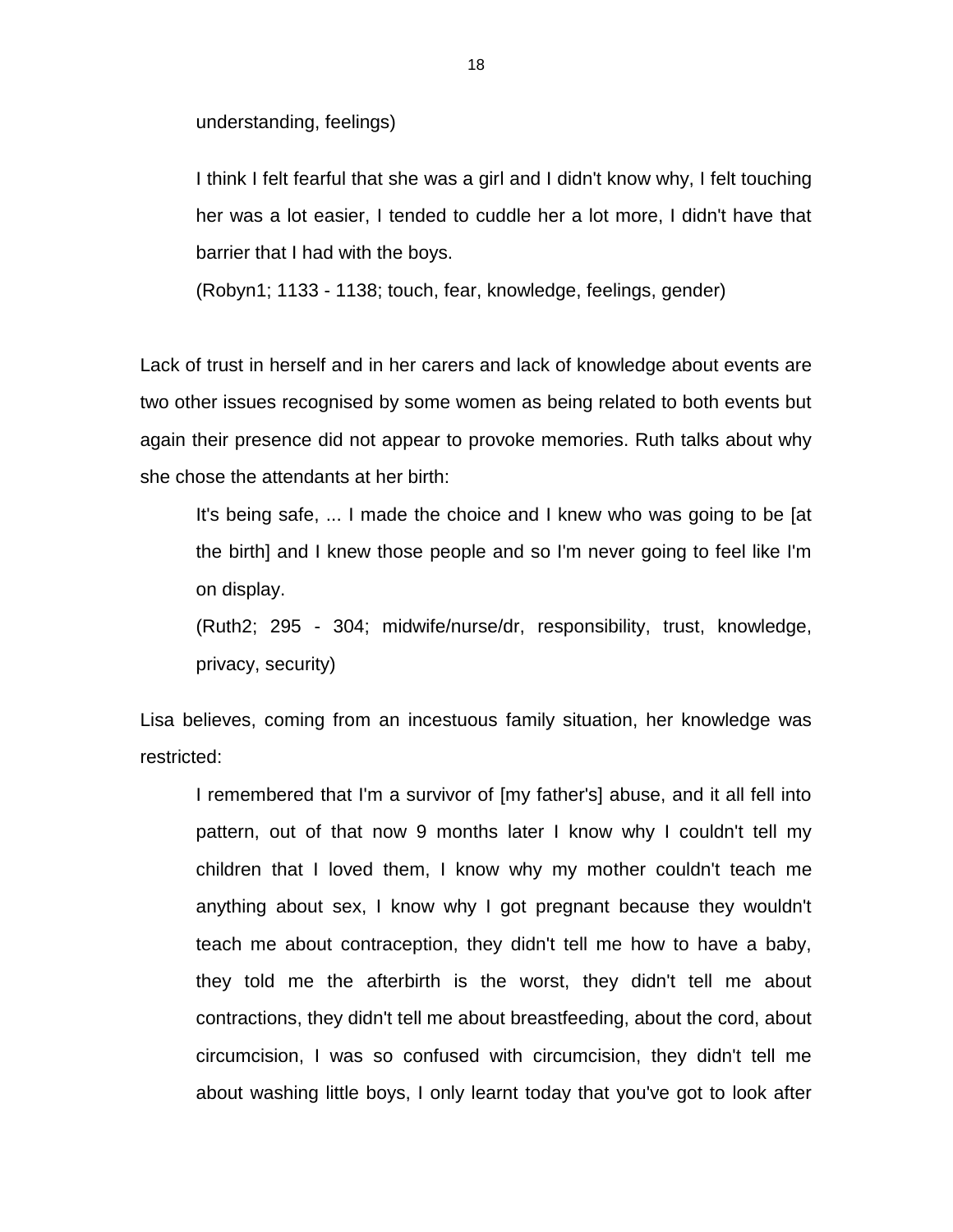little boys as well, not push the foreskin back yet but you still got to clean them ... nobody ever helped me when I was crying, alone, with these little babies, I'm lucky they survived.

(Lisa1; 1591 - 1614; pregnancy, birth, support, feelings, stress, breastfeed, knowledge, incest, memory)

The third objective of this project is to establish if remembering the incest experience effects the childbirth experience and if so how. As determined above there are aspects of both experiences that provoke a variety of responses which effected each individual's childbirth experience to some extent. Generally these effects were subtle and more subjective for the woman such as the feelings she had about the event. Responses such as dissociation, rejection of touch, stress, fear, guilt and feeling sick may not be obvious to the care giver or may be misinterpreted. For example, Alison did not want to be touched, when she was touched she felt like being sick:

I couldn't stand people, when I was in labour, trying to make me feel better by rubbing my back, that makes me feel like I want to spew up, no I don't like anybody really touching me ... or trying to say this is going to be alright or make you feel better, no I can't stand that just didn't like it at all ... I didn't even want my husband in the room really, I did but I didn't, he went and sat in a corner somewhere [laugh], I told him to go sit in a corner.

(Alison1, 845 - 868; touch, midwife/nurse/dr, birth, support, feelings, sick, control)

However some effects were more objective though possibly just as easily misinterpreted. Tensing of the vagina so that examinations or suturing is difficult is an objective effect, this is what Lisa did in response to being touched in this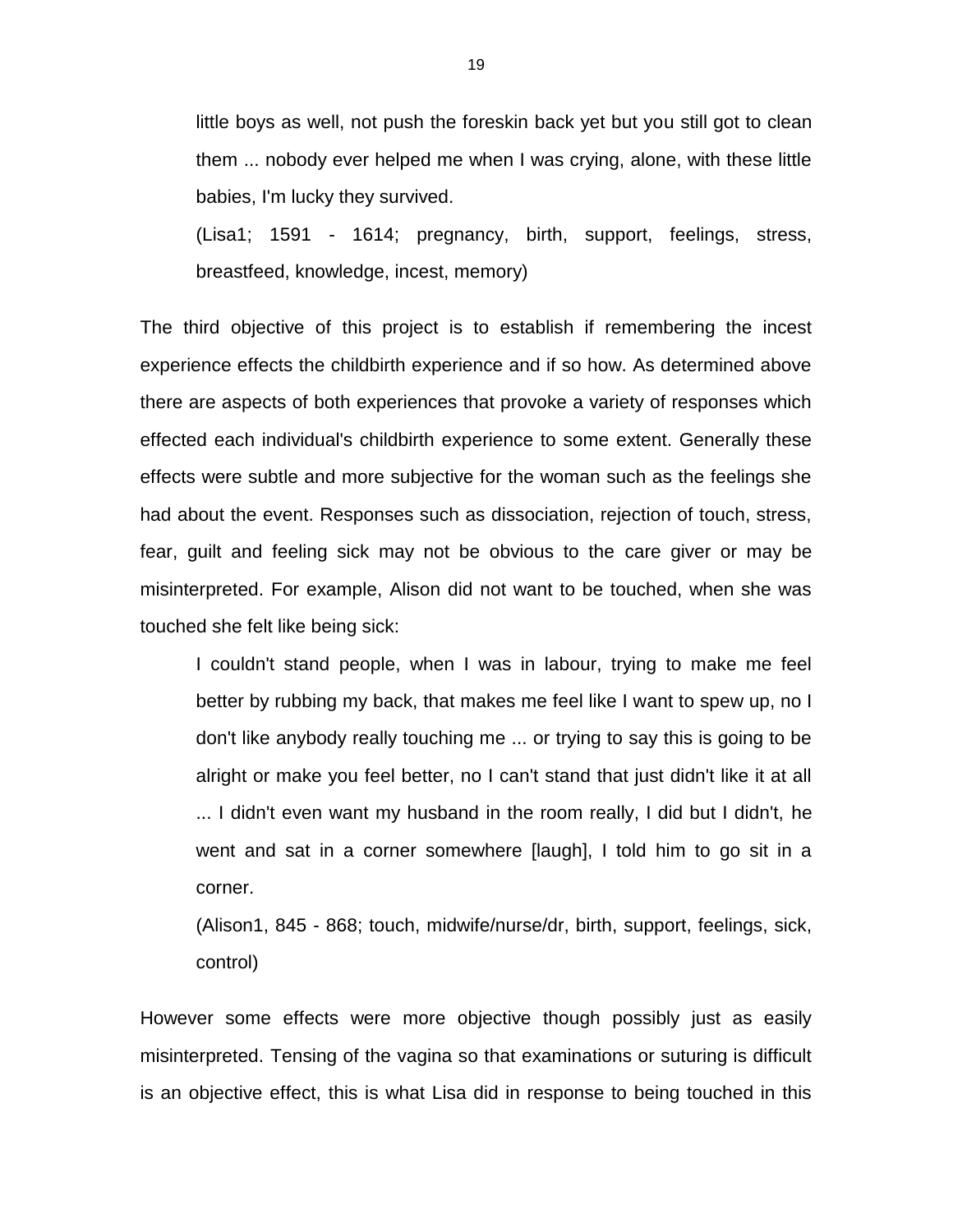area. Ruth explains below how she dissociated in response to a touch which may be 'dirty':

Well for me what happened in incest was that I learnt to separate myself from my body to a certain extent ... whether that means that you're somewhere else or you actually somehow become incredibly objective ... when the [touching] started all of a sudden I was on display ... and I was totally separate and felt like it was a stage act and I was waiting to perform and all I felt was this pressure to perform and felt this sort of sick feeling that would have been attached to the incest like a memory somewhere so ... most of the problems came from the separateness, trying to maintain that, so that I wouldn't get caught with anything that was dirty [laugh].

(Ruth1; 422 - 442; turn off, body image, touch, birth, memory, privacy, feelings, sick, control, clean/dirty

The 'problems' she spoke of were having and maintaining contractions. The concentration involved in dissociation or 'separateness' caused her contractions to temporarily cease, a more objective effect which was observed by her birth attendants. Alison also described an objective effect which dissociation had on her first labour:

I heard the doctor say 'we've got to get the baby out, no matter what, we've got to get the baby out' ... [my husband] was really worried about me at that time ... the doctor said 'we can't get her to come round at the moment we've got to get the baby out' that was more their concern and anyway I heard them say 'the baby's heartbeat is slowing right down', and it was when they said that suddenly something just clicked and I sort of come into my head and I thought of the baby ... I was killing my own baby,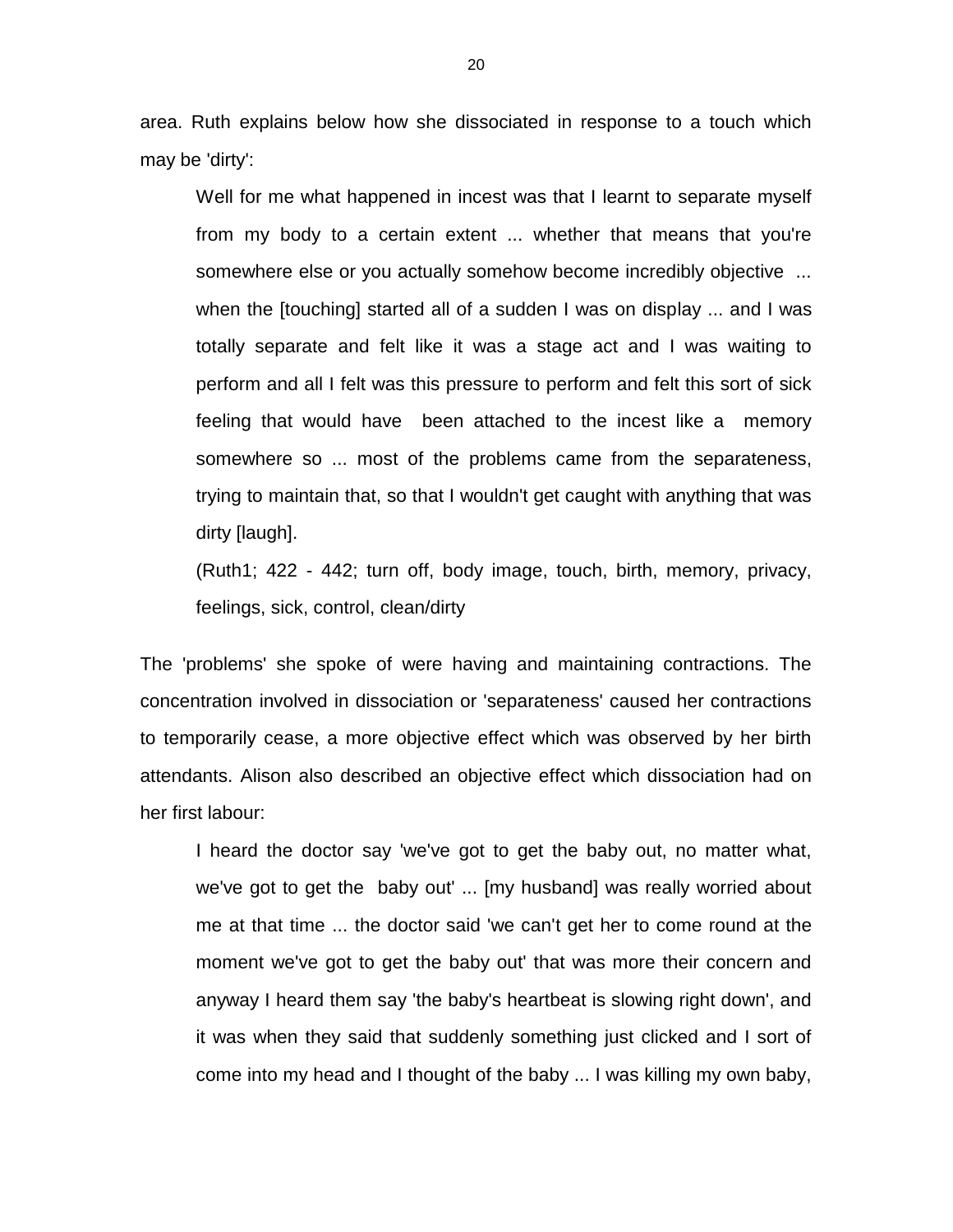and that was when I started to come round again and the baby's heart beat picked up and I decided I was going to go through with it 'til the end, because that baby was important, that baby should get out in that world ... it was like will power, I will power myself to turn off ... when you set your mind to it ... I'd never really done that before ... I have sort of left my body in times of really bad situations like rape and stuff but with this it was sort of like, I was controlling my whole body, controlling my heart, my mind, the way I was thinking, everything, I'd just made my mind up, that was it, I was going, I wasn't going through with any more, the pain was [un]bearable, it was better to die so I just shut down all mechanisms of the body.

(Alison1; 188 - 229; midwife/nurse/dr, responsibility, control, bonding, rape, pain, turn off, birth)

This experience frightened Alison so that with her second labour, although she used dissociation to help the pain to a certain extent, she did not 'shut down' so thoroughly:

I didn't shut down this time, because I realised just how dangerous it was and I just kept pushing, the pain was worse with [my second labour] than it was with [my first].

(Alison1; 693 - 697; pain, turn off, birth)

As mentioned earlier, the descriptions of nine of the deliveries implied that they were very fast. It is possible that the length of these labours was influenced by the participant's ability to dissociate:

Well, yeh [I had about 40 minutes of contractions] that I was aware of ... I may have been [in labour earlier], like when I said to [my husband] 'I think I'm in labour' I probably was in labour but it's just that I really did cut myself so much off from what my body was doing it was like me saying to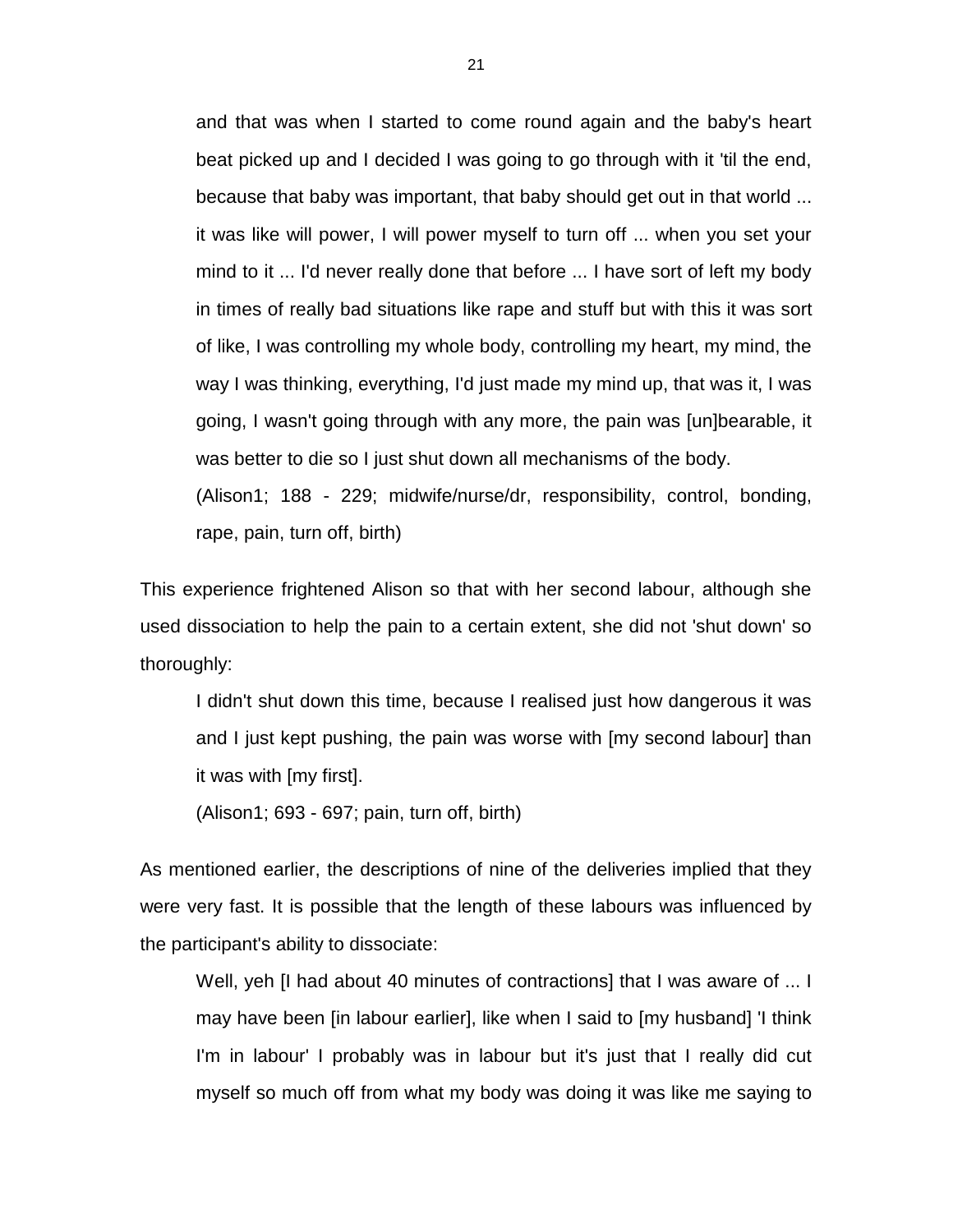my body 'right take over, do what you have to do, I won't be there but just do what you have to do' and then when it really stared working hard I had to sort of think oh yeh I better slow down now and concentrate on what's going on.

(Robyn1; 633 - 646; turn off, control, birth)

Having such apparently short labours is an objective effect as is whether or not there are birth attendants present. Robyn's need for privacy or isolation was so strong that with her fourth and fifth labours she was able to manipulate events so that her midwife and doctor did not arrive until after the delivery of these babies:

I knew I had to work this out so that they wouldn't be there when the baby was born [laugh], it wasn't even as conscious, my last one was even more conscious, it was like I planned it I don't know how you can plan these things but it was like you do.

(Robyn1; 976 - 983; birth, knowledge, midwife/nurse/dr, control)

The final objective of this project is to discover if there are any protective mechanisms that allow some incest survivors to consider their childbirth experiences as positive. The process of dissociation, although negative for some women and seen as related to the incest by others, made childbirth a positive and controlled experience for two participants. These two women, Robyn and Susan, had no memories of the incest at the time of childbirth and this is possibly the reason for the positive response to dissociation.

It appears that the more a woman's needs are met, the more positive experience of childbirth she may have. Needs identified in this study include an increase in knowledge, privacy, and trust.

I still didn't like having, I suppose a lot of women don't like having to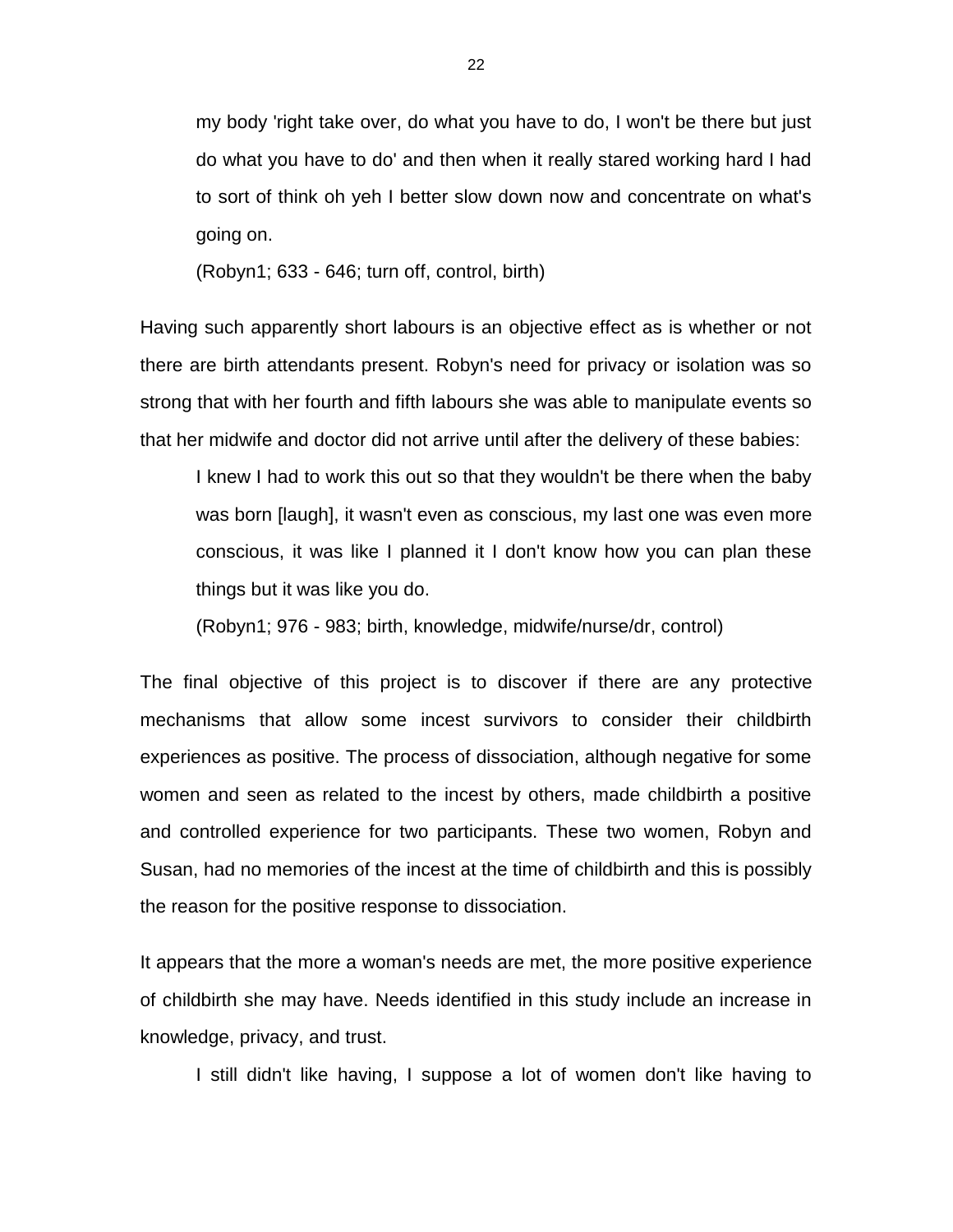spread their legs in front of strangers, because I mean every time you go up to the hospital you got someone different it's not like you have the one person, I didn't sort of worry about it when I was in labour, because they didn't sort of run in every second fidgeting round they sort of left me a bit which I liked.

(Kate1: 597 - 608 midwife/nurse/dr, birth, privacy)

Continuity of care was a need identified by Kate, a midwive's clinic seemed to fulfil that need:

When I started going [to the midwive's clinic] I felt more comfortable, because I saw the one sister all the time ... she was really nice and supportive ... it wasn't just sort of medical [laugh].

(Kate2; 243 - 259; support, midwife/nurse/dr, comfortable, pregnancy)

Security is important and Robyn chose isolation to attain this:

My isolated situation in which I was living was protecting myself from the outside world because I knew that I could cope in a situation where I'm isolated because I've only got me to deal with then and I could sort of hide, I could go bush, I could do what I had to within my own isolation. (Robyn1; 908 - 916; knowledge, protection, isolation)

More than a third of the participant's births were at home reflecting their needs for security and privacy. One woman needed to be separated initially from her baby whereas others deeply required closeness to their infants. However the one need which seems to underlie all other apparent needs is that of control, whether control of what the woman herself does or what is done to her by others.

Robyn used dissociation to stay in control and interference from the midwives made her loose concentration and then control: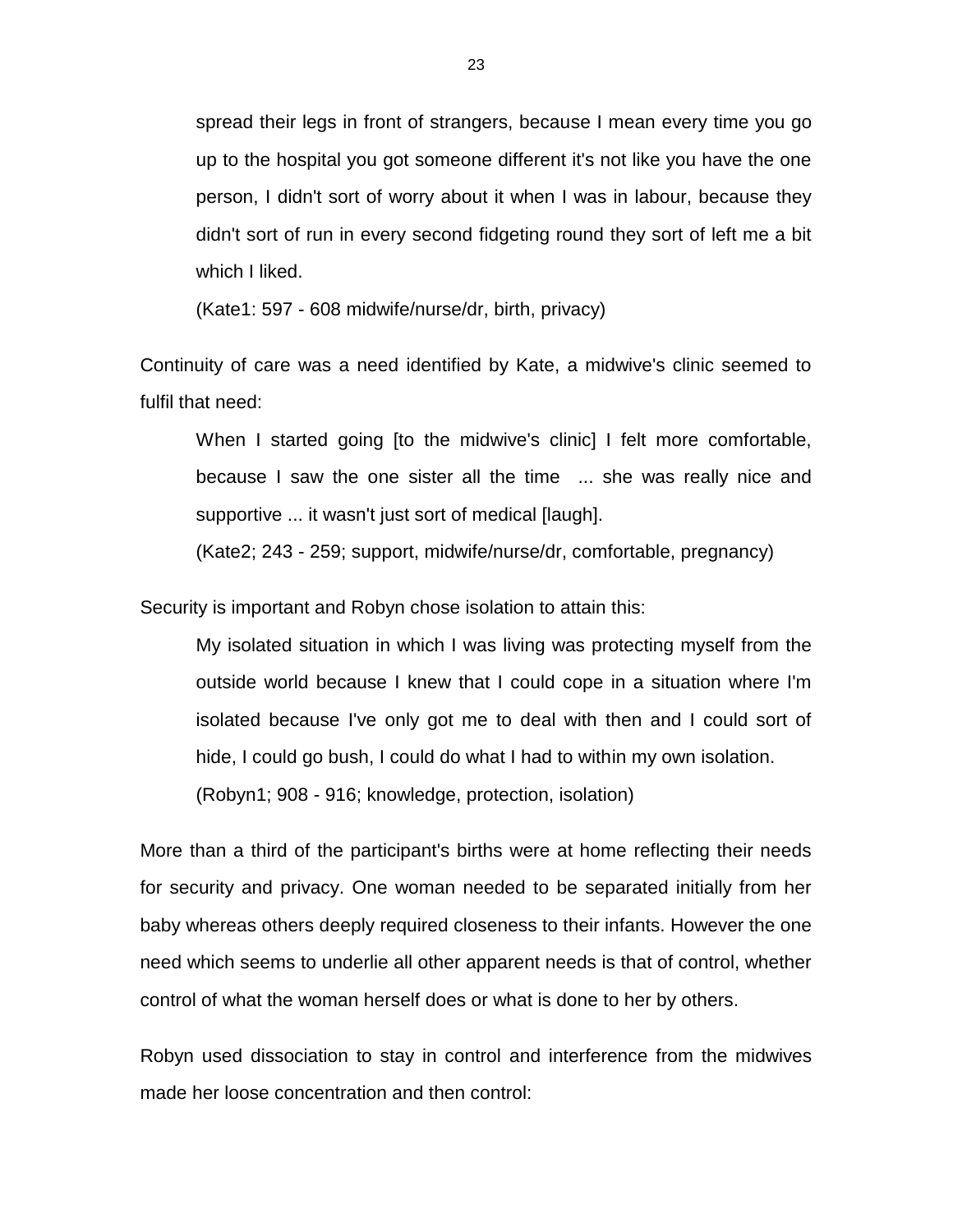I had cut myself off from the whole process of birth and in a way I just let my body take over and the baby was just born, I can't remember any feeling discomfort maybe - but no pain that I could say, I was really annoyed because they were saying 'oh you're slowing up the baby's birth because your bladder is full' and in the end they started putting stuff up to try and empty the bladder and that really annoyed me because it stopped my concentration on what was happening with the birth and that would be the time that I lost control of my own body.

(Robyn1, 87 - 102; birth, pain, control, midwife/nurse/dr, turn off)

Control over her emotions was important for Susan and dissociation helped:

It meant that I had more control over myself ... I would have felt I'd failed if I'd got upset which now it seems a really silly thing, but if I'd cried I would have felt that I had failed in some way, which is interesting relating it to the abuse.

(Susan1; 636 - 643; birth, turn off, control, upset, feelings, sound, incest, good girl)

Ruth recognised control as a major issue for her:

I have an overwhelming need to control ... myself ... I don't drink alcohol for that reason ... because I don't like losing control, I don't smoke dope any more because I don't like losing control and I'm scared of drugs in childbirth because of that same reason, that I lose control ... in some ways I'm scared of pain because of the same reason ... control is a really huge issue, that I be able to control what's happening and so one of the lessons from [my second daughter's] birth ... was that I could still let go and have control, which I hadn't known I could do, ... screaming isn't being weak.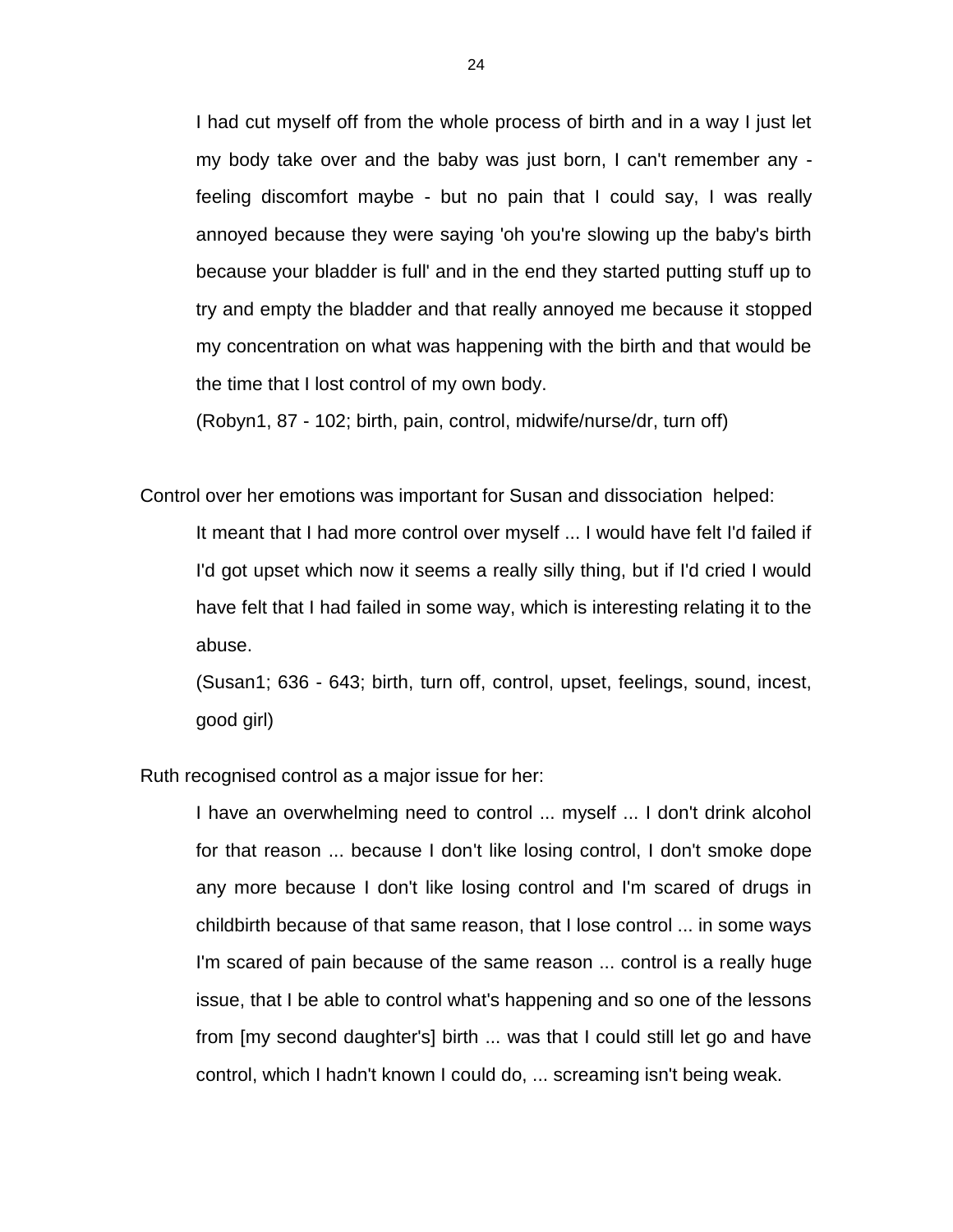(Ruth1; 1158 - 1177; control, birth, alcohol, drugs, pethidine etc, pain, birth, turn off, sound)

#### **DISCUSSION**

A number of limitations have been recognised, restricting the ability to generalise this work. The study is retrospective in nature and some of the participants recognised that they noticed more things retrospectively than they did during the childbirth event. Several of the births discussed were many years ago, one as long ago as 21 years, so it was necessary for the researcher to assume that the participants would accurately and honestly recall their experiences and feelings. Tape recording interviews on such a sensitive subject *may* have inhibited some responses the participants made. Another possibility is that this researcher's perspective as a midwife in private practice and a feminist may have influenced the results in some way. It should be noted that of 19 childbirth experiences, seven babies were born at home, although only one of these was to a participant who was a previous client of the researcher.

This paper is primarily about the labour and birth experiences of women who are survivors, therefore it focuses on that aspect of the childbirth experience. However, it is recognised that the participants saw their childbirth experiences as more than merely the labour and birth. Indeed, the data available from this study includes valuable information about other parts of the childbirth experience such as bonding, breastfeeding, parenting, and relationships with health professionals. It is intended that these issues will be covered in future papers.

The results of this research do indicate that the childbirth experience can provoke memories of the incest experience, although the memories may be vague. This is supported by Courtois & Riley (1992), who specifically state that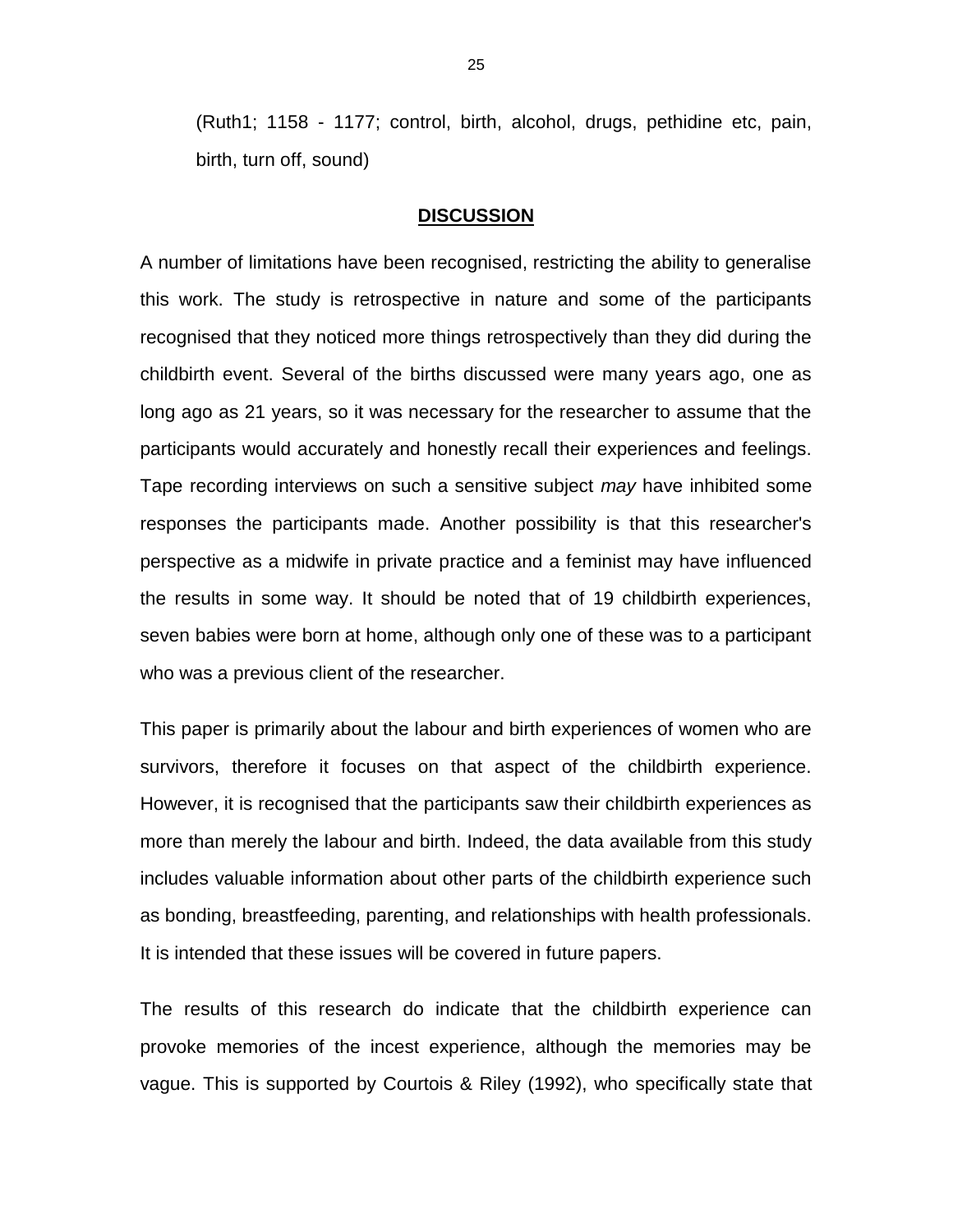childbirth can trigger memories of abuse. All papers addressing survivor's birth experiences acknowledge that a connection between the two events does occur (Christensen 1992, Grant 1992, Kitzinger 1992, Lipp 1992, Lowe 1992, Wescott 1991, Breitenbucher 1991). However, Lowe (1992) speaks of a number of 'uneventful' births which survivors had prior to their memory return. It is not clear whether these survivors can now see, retrospectively, a connection between the two events. The majority of births that the survivors in this study had could be called 'uneventful' whether or not the participants had remembered their abuse at the time. Lipp (1992) also describes the birth experience of one woman which caused her existing memories to recede.

Which aspects of the childbirth experience actually provoke memories of the incest experience are more difficult to determine due to the individuality of each woman's experience. The findings indicate that privacy and touch are important to the participants; Grant (1992), too, has noted that touch may be 'unnerving' for some women. Furthermore, pain may provoke a memory, or it can automatically cause a response. Gray (1992) and Rose (1992) also describe this experience, while Christensen (1992) believes that the vaginal and rectal trauma she sustained provoked memories of her abuse. Additionally, the importance of control has been illustrated in the results. Kitzinger (1992) implies that the lack of control that some women may experience during childbirth may cause them to view childbirth as an abusive experience. Although there is no evidence that any of the participants in this study were so strongly effected by their lack of control, it certainly appeared to cause them to view some of their experiences in a negative way.

It is apparent from the results that remembering the incest experience does effect the childbirth experience. However, it seems that the effect is more likely to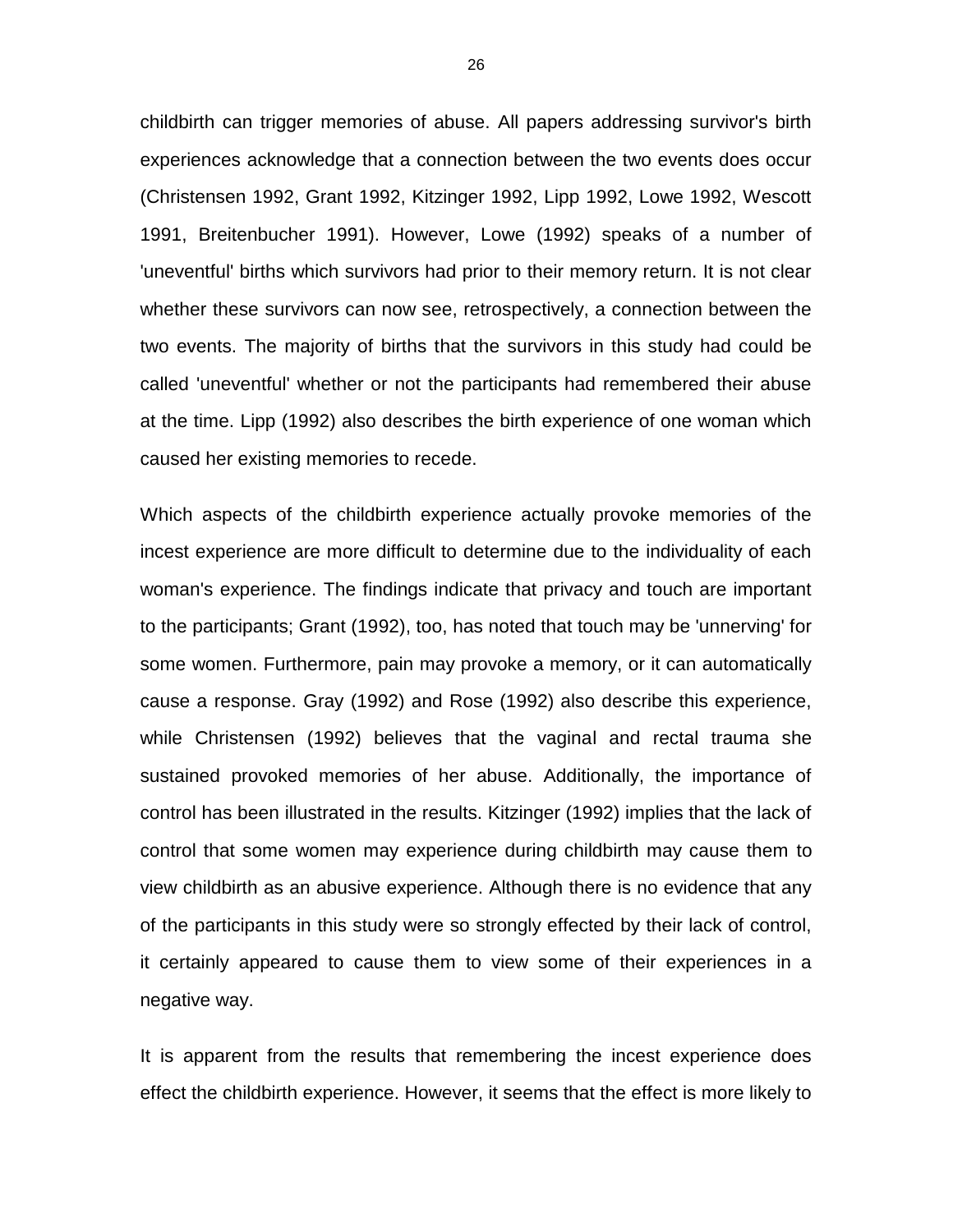be a subjective one rather than an objective one. Van der Leden & Raskin's (1993) quantitative study has shown one objective outcome for the survivors of sexual abuse, namely decreasing the length of their labours. The authors of this paper posit that dissociation is the reason for these shorter labours but they present no evidence to support this theory. The experience of dissociation for at least one of the participants in this research would, nevertheless, appear to support this theory.

Grant (1992) notes that the trance-like state that a woman may be in when she has dissociated may be misinterpreted as an hysterical behaviour or psychiatric illness. In this study, although the care givers may have been somewhat puzzled by the behaviour of a woman who is dissociating, it does not appear that anyone saw it as a psychiatric problem. Christensen (1992) and Rose (1992) show that past abuse can effect the childbirth experience, while Lowe (1992) demonstrates that it will not necessarily effect the experience. It is apparent from this research that it is very likely there will be some effect on the subjective experience of birth but that there may be little or no effect on the actual *process* of birth, that is, the objective experience.

In identifying the varying needs necessary for the survivors to experience a positive birth experience, such as trust, continuity of care, privacy, security and knowledge, it has become clear from the results that control is the predominant need of all the participants. Control, trust and security are also mentioned as important issues for survivors by Grant (1992), Wescott (1991), Lowe (1992) and Lipp (1992). Rose (1992) and Courtois & Riley (1992) discuss the value of providing a verbal assurance of safety and encouragement to stay in the present rather than dissociate. The need for individualised care is emphasised by Lowe (1992) and is supported by these research results.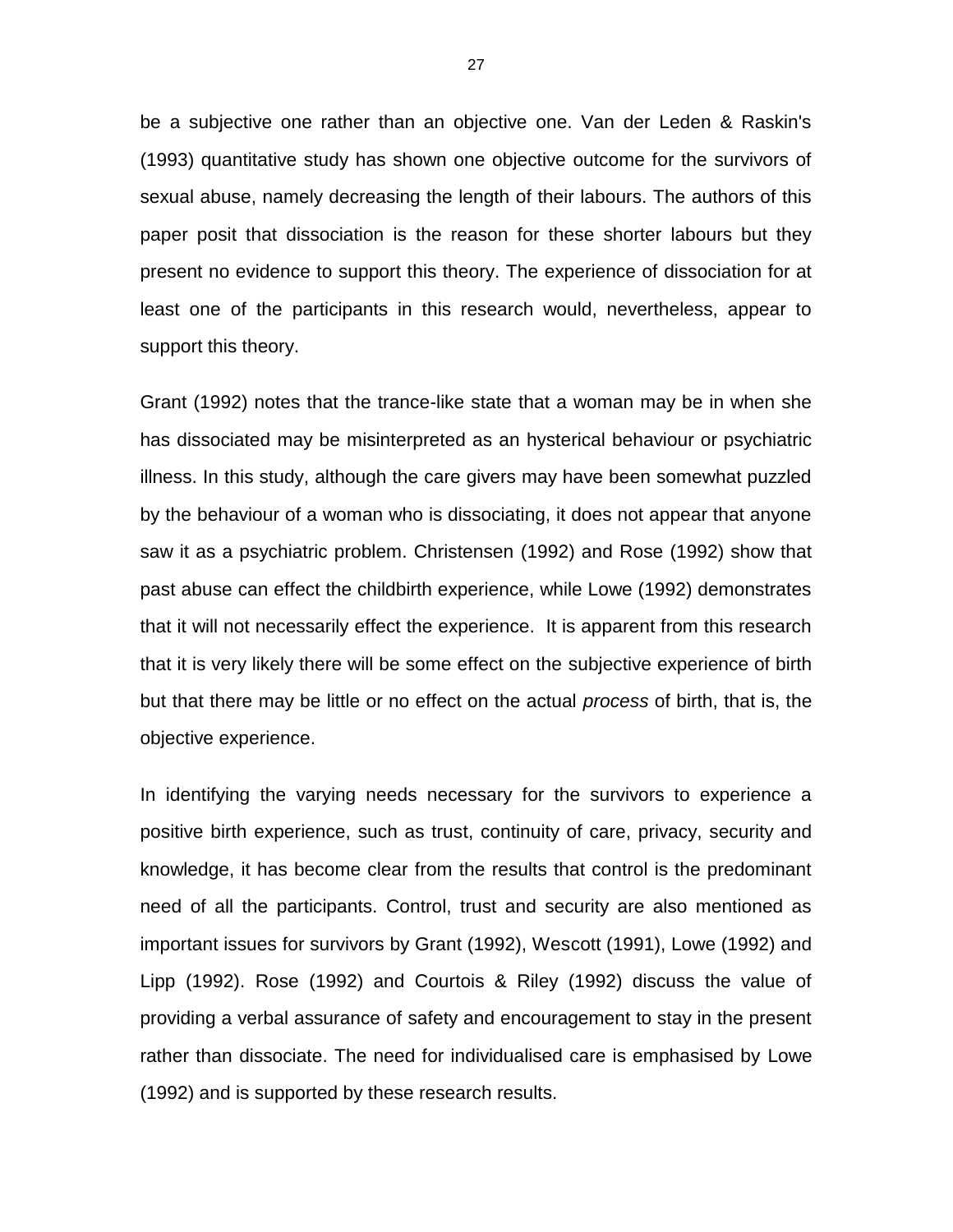This study indicates that the childbirth experience for a survivor of incest is a complex and individual one. There is by no means a simple cause and effect relationship between a memory of the initial incestuous events and its effects on childbirth. Nevertheless, memories in a variety of forms are sometimes provoked at differing times during the childbirth experience and the effects on the woman are diverse.

The variety of women's needs demonstrated in this project emphasises the importance of individualised care by midwives and doctors involved in the care of child bearing women. As care givers will not necessarily know if a woman is a survivor of incest (indeed the woman herself may not know) it seems appropriate that care to ALL child bearing women should be given in as individualised manner as possible with special regard to maintaining the woman's integrity. Such care includes asking permission from a woman before touching her or her baby; respecting and protecting that woman's privacy; and enabling her to participate in making decisions about her care.

Although quantitative research in this area to determine the incidence and type of difficulties encountered by survivors during labour would be beneficial, it will be difficult to achieve. The area is a sensitive one and many survivors have little or no memory of incest for much of their life. Further phenomenological studies about childbirth must be undertaken to increase the body of knowledge about incest survivors' experiences. Qualitative research in this area is important in validating women's experiences of childbirth and in understanding the relationships between past and present events in women's lives and the effects on their childbirth experiences. As control has been identified as an important issue for survivors, further research in this area, perhaps in combination with investigation into dissociation and the touching and privacy aspects of childbirth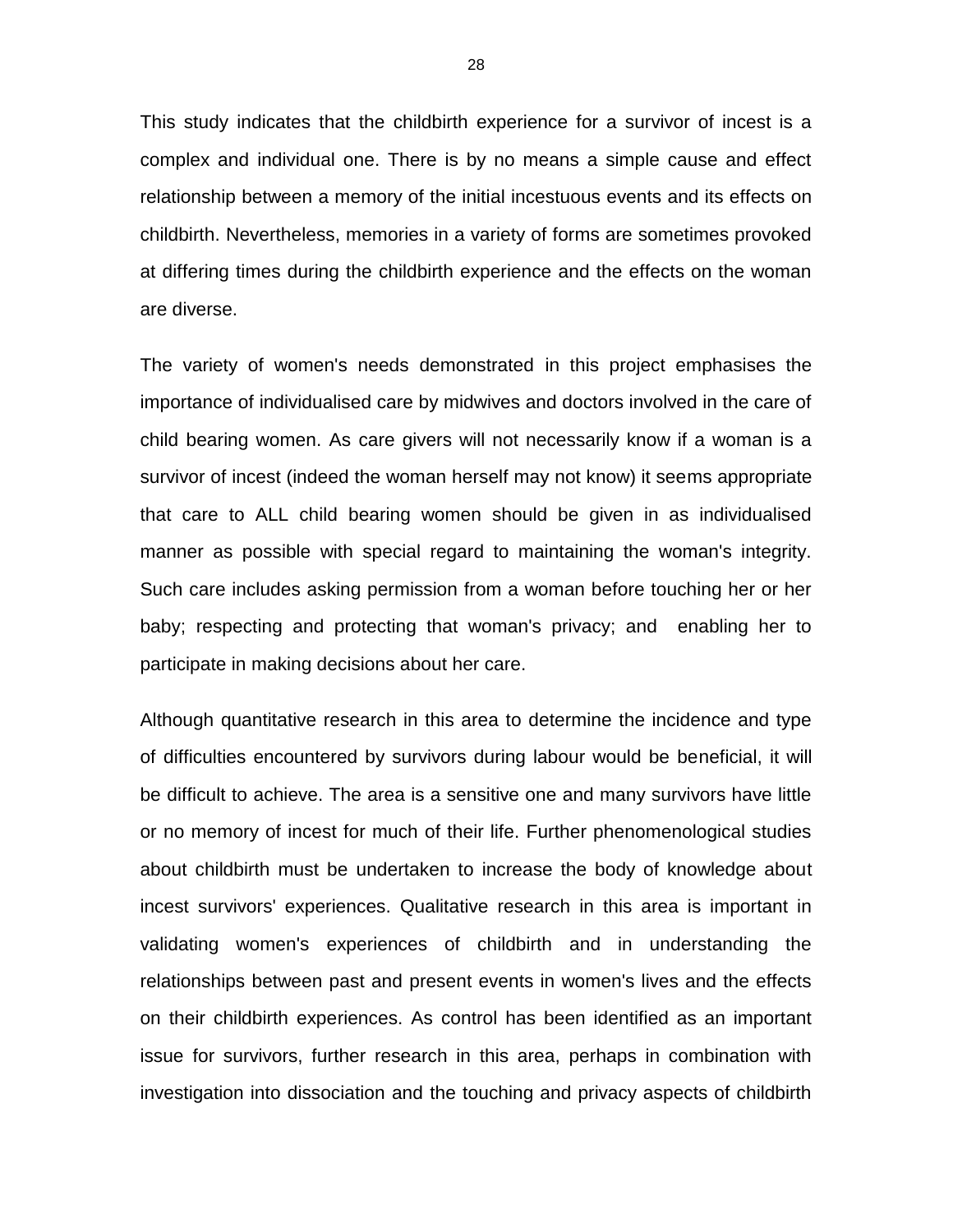would be most valuable.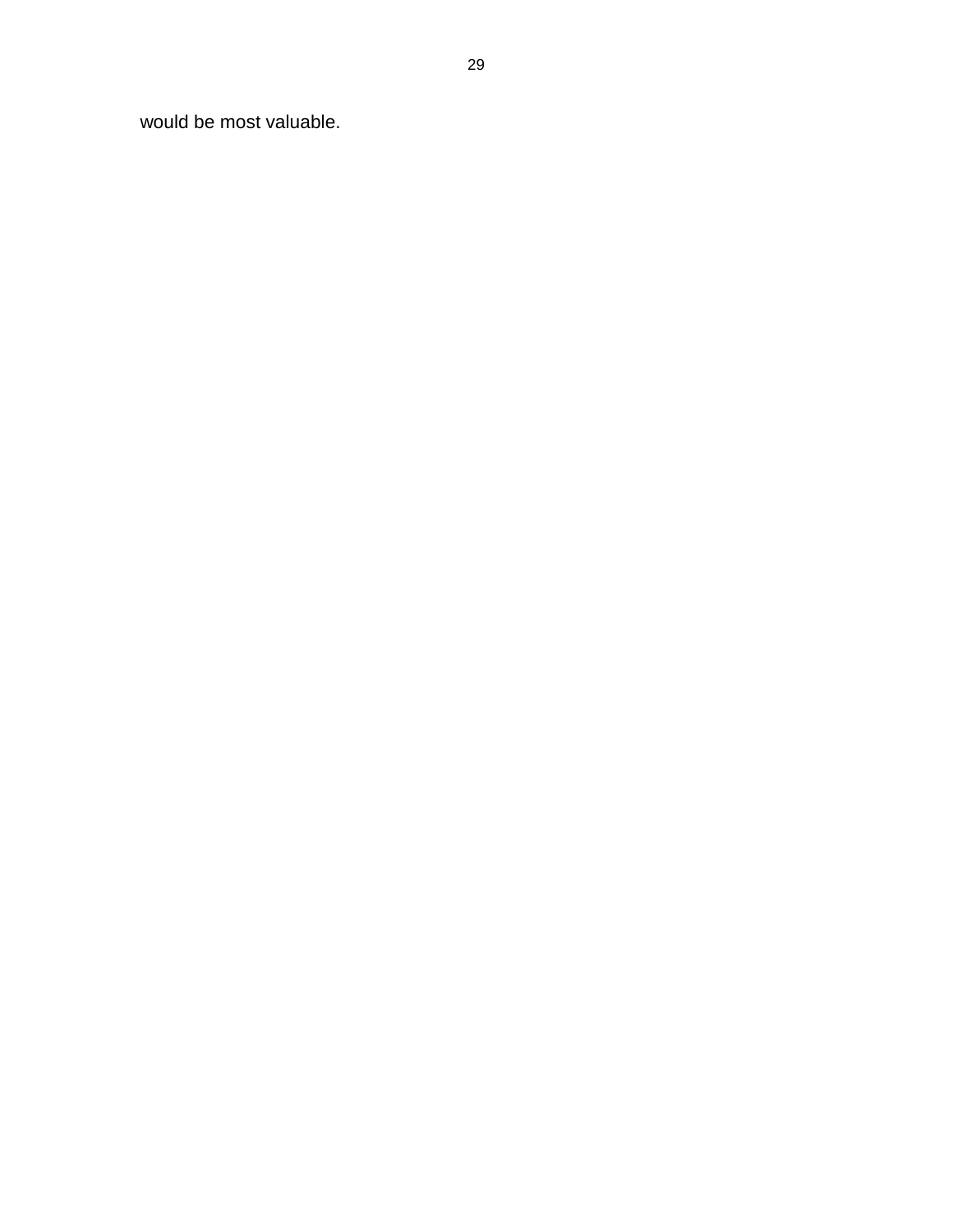**Figure One: Model of Framework**

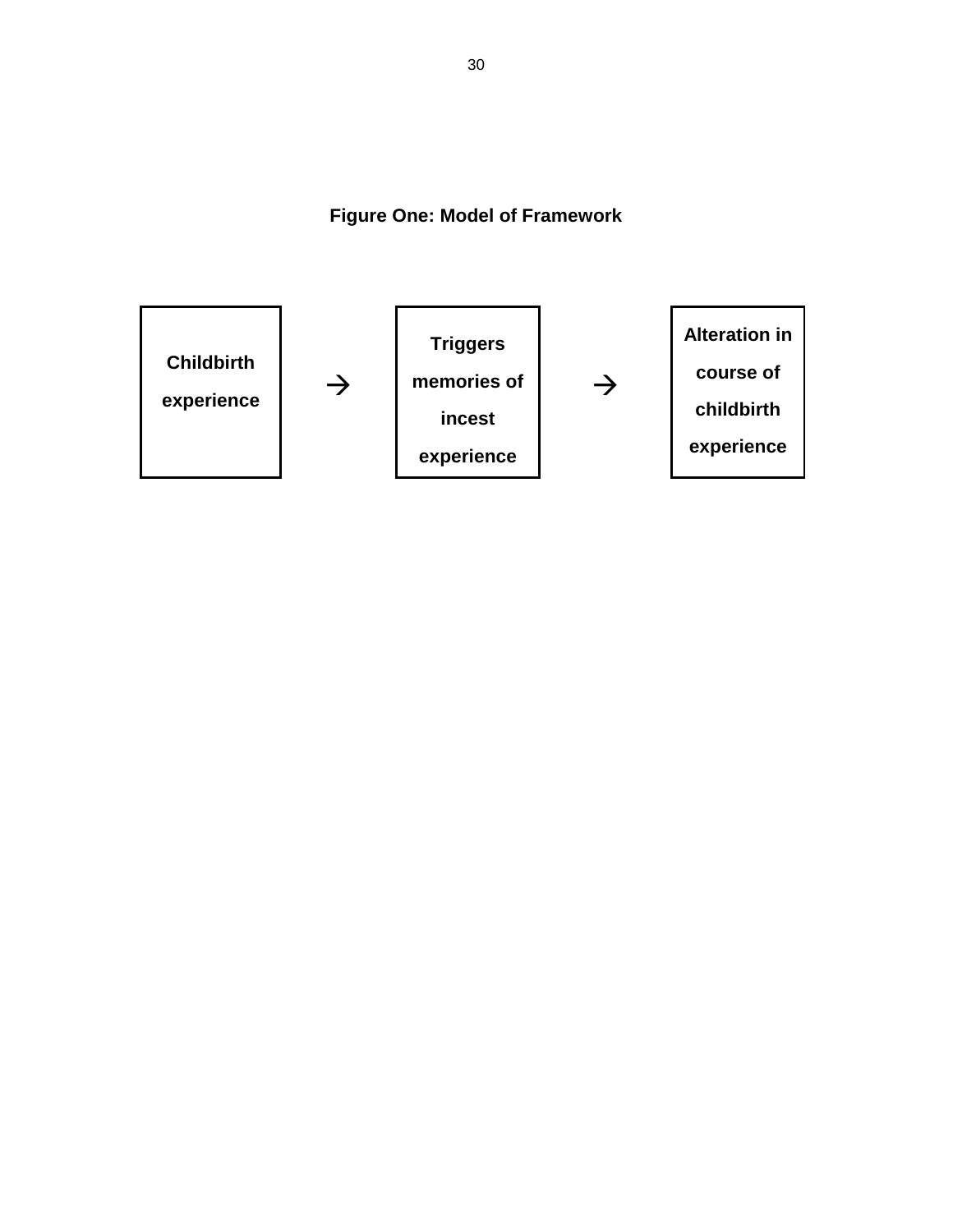Table One: Description of categories:

| Aspects of the childbirth experience which are related to   |  |  |
|-------------------------------------------------------------|--|--|
| aspects of the abuse - codes which occurred when there      |  |  |
| was a relationship between the two events discussed.        |  |  |
| Consequences or reactions to the childbirth experience      |  |  |
| when it is related to the abusive experience, this includes |  |  |
| protective mechanisms used at this time.                    |  |  |
| Needs recognised - mechanisms which would or did allow      |  |  |
| a positive experience to occur.                             |  |  |
| Incest experience.                                          |  |  |
| Childbirth experience.                                      |  |  |
|                                                             |  |  |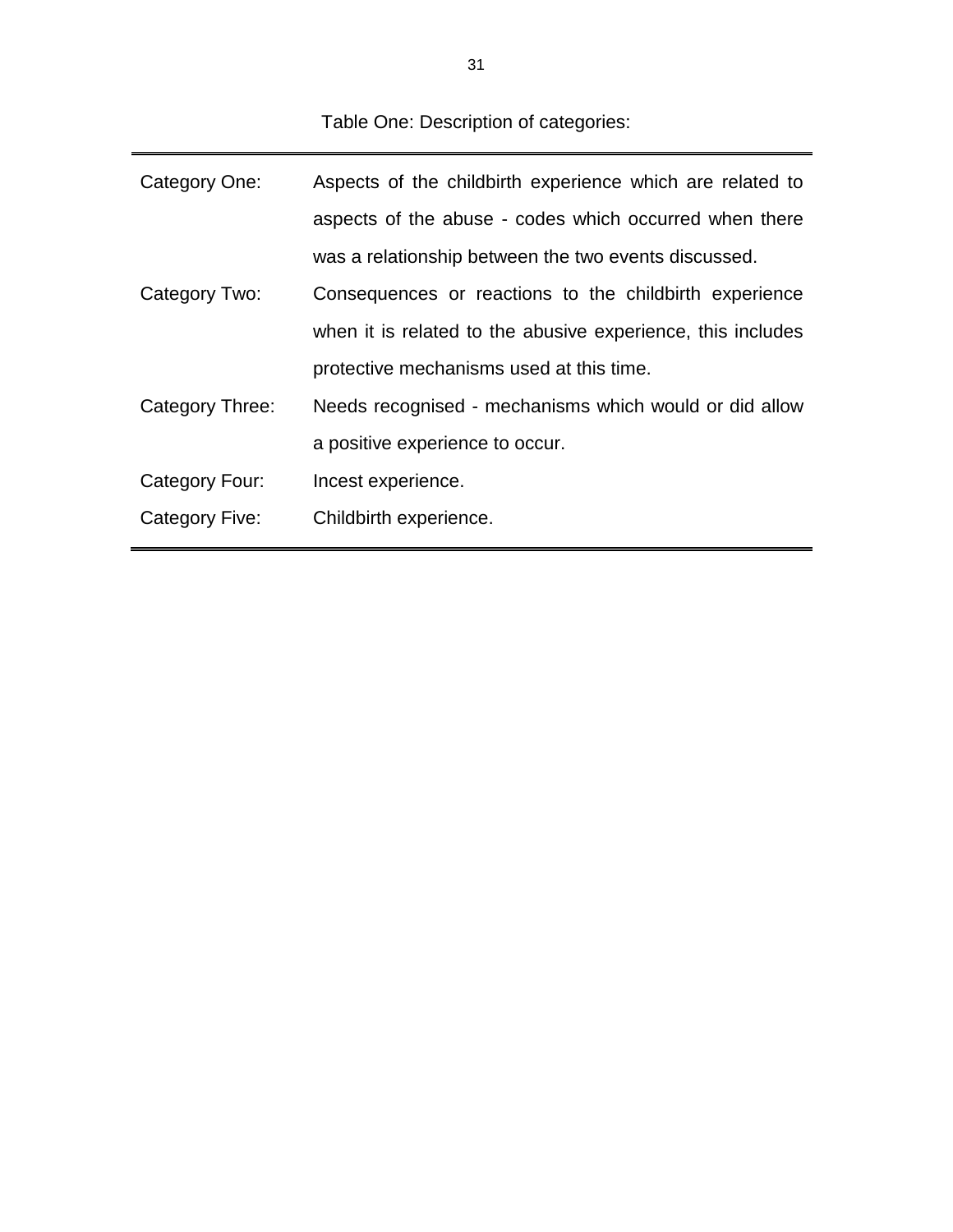| <b>CATEGORY 1</b>                                                                                        | <b>CATEGORY 2</b> | <b>CATEGORY 3</b> | CATEGORY 4  | <b>CATEGORY 5</b> |
|----------------------------------------------------------------------------------------------------------|-------------------|-------------------|-------------|-------------------|
| < control                                                                                                | alcohol           | comfortable       | believed    | abortion          |
| <knowledge< td=""><td>body image</td><td>&gt;control</td><td>catholicism</td><td>birth</td></knowledge<> | body image        | >control          | catholicism | birth             |
| pain                                                                                                     | depression        | >knowledge        | clean/dirty | bonding           |
| <privacy< td=""><td>drugs</td><td>listening</td><td>counselling</td><td>breastfeeding</td></privacy<>    | drugs             | listening         | counselling | breastfeeding     |
| touch                                                                                                    | fear              | protection        | dreams      | complications     |
| < trust                                                                                                  | feelings          | >privacy          | family      | expectations      |
|                                                                                                          | gender            | responsibility    | father      | midwife/nurse/dr  |
|                                                                                                          | guilt             | security          | good girl   | perineum          |
|                                                                                                          | isolation         | separation / or   | incest      | pethidine etc     |
|                                                                                                          |                   | not               |             |                   |
|                                                                                                          | mothering         | > trust           | memory      | pregnancy         |
|                                                                                                          | panic attack      | understanding     | permission  | preparation       |
|                                                                                                          | self concept      |                   | rape        | support           |
|                                                                                                          | sick              |                   | release     |                   |
|                                                                                                          | sound             |                   | secrecy     |                   |
|                                                                                                          | stress            |                   | sexuality   |                   |
|                                                                                                          | touch             |                   | shocked     |                   |
|                                                                                                          | (rejection of)    |                   |             |                   |
|                                                                                                          | turn off          |                   | sister      |                   |
|                                                                                                          | (dissociation)    |                   |             |                   |
|                                                                                                          |                   |                   | violence    |                   |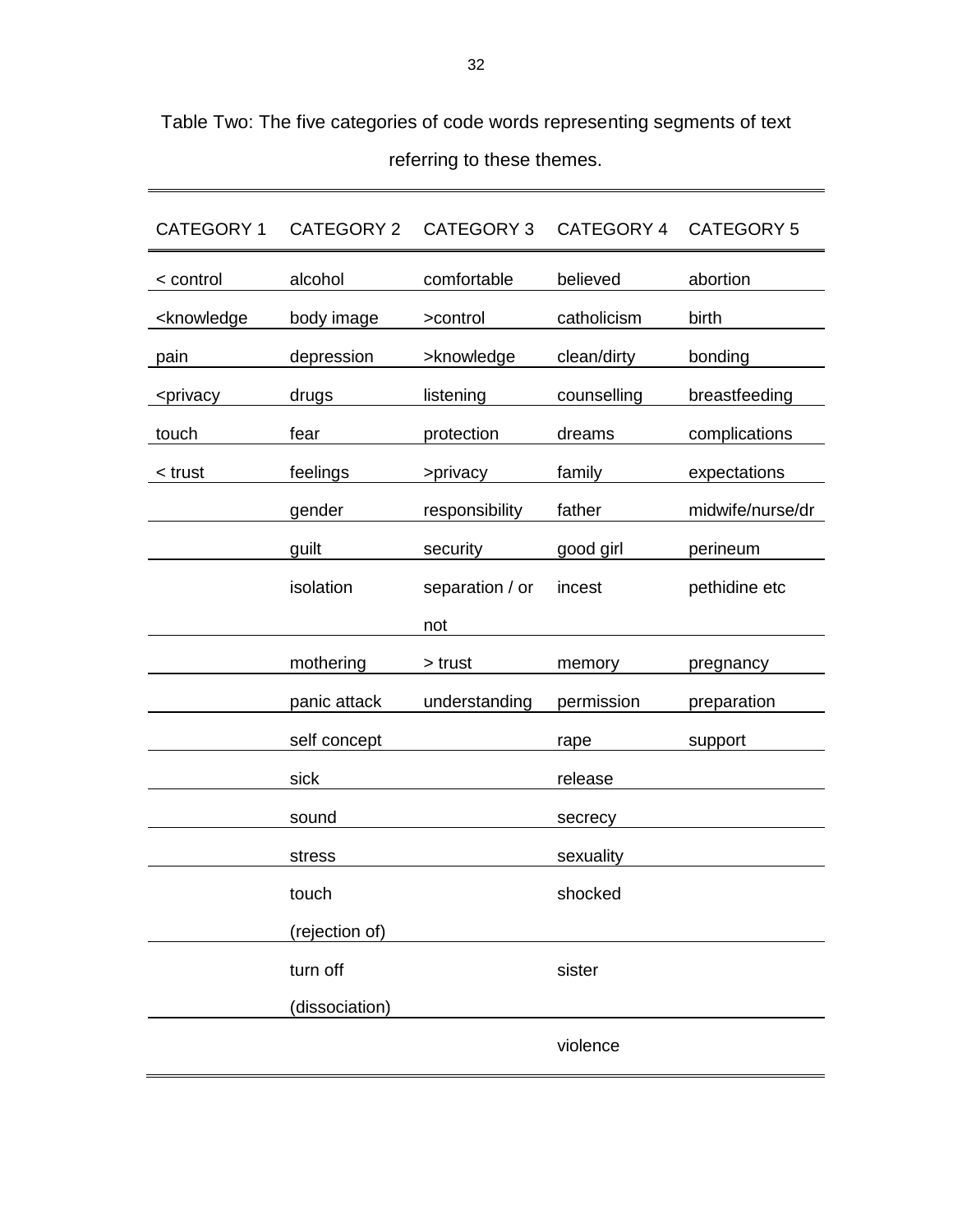#### **REFERENCE LIST**

Baker A & Duncan S 1985 Child sexual abuse: A study of prevalence in Great Britain. Child Abuse and Neglect 9: 457 - 467.

Bass E & Davis L 1988 The Courage to Heal: A Guide for Women Survivors of Child Sexual Abuse. Harper & Row, New York, pp. 270 - 288.

Breitenbucher J 1991 Commentary: Sexual Abuse Issues Should Not Be Addressed in Childbirth Education Classes. International Journal of Childbirth Education 6 (4): 33.

Briere J & Runtz M 1987 Post sexual abuse trauma: Data and implications for clinical practice. Journal of Interpersonal Violence 2: 367 - 379.

Brown B & Garrison C 1990 Patterns of symptomatology of adult women incest survivors. Western Journal of Nursing Research 12 (4): 499 - 600.

Cahill C et al. 1991 Long-term effects of sexual abuse which occurred in childhood: a review. British Journal of Clinical Psychology 30 (Pt 2): 117-130.

Christensen M 1992 Birth Rape. Midwifery Today: 22: 34.

Coker L 1990 A therapeutic recovery model for the female adult incest survivor. Issues in Mental Health Nursing 11(2): 109-123.

Courtois C & Riley C 1992 Pregnancy and Childbirth as Triggers for Abuse Memories: Implications for Care. Birth 19 (4): 222 - 223.

Fellitti V 1991 Long-term medical consequences of incest, rape, and molestation. Southern Medical Journal 84 (3): 328-331.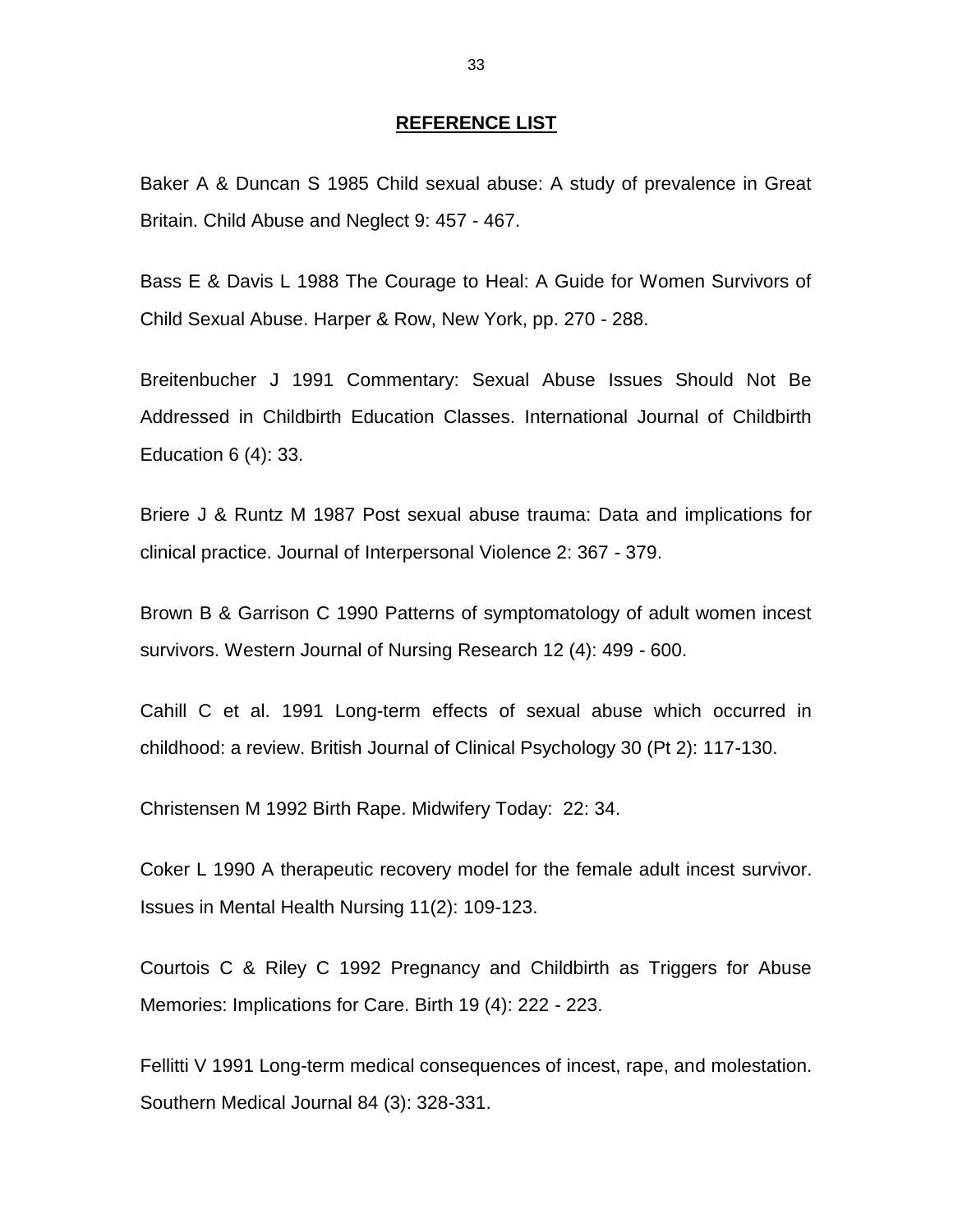Gelinas D 1983 The persisting negative effects of incest. Psychiatry 46: 312 - 332.

Goldman R & Goldman J 1988 Show Me Yours! Understanding Children's Sexuality. Penguin Books, Australia, p. 164.

Grant L 1992 Effects of Childhood Sexual Abuse: Issues for Obstetric Caregivers. Birth 19 (4): 220 - 221.

Gray C 1992 Letter to editor. Mothering, Summer 64: 8.

Health Department Victoria 1990 Final Report of the Ministerial Review of Birthing Services in Victoria: Having a Baby in Victoria. HDV, Melbourne, p. 10.

Heins T et al. 1990 Persisting Hallucinations following childhood sexual abuse. Australian & New Zealand Journal of Psychiatry 24(4): 461-464.

Lipp D 1992 Mothering after Incest. Mothering, Spring 63: 114 - 120.

Lowe C 1992 Childhood Sexual Abuse and Birthing Women. Midwifery Today, Summer 22: 34 - 36.

Lowery M 1987 Adult survivors of childhood incest. Journal of Psychosocial Nursing and Mental Health Services 24 (1): 27-31.

Kitzinger J 1992 Counteracting, Not Reenacting, the Violation of Women's Bodies: The Challenge for Perinatal Caregivers. Birth 19 (4): 219 - 220.

Kitzinger S 1984 Woman's Experience of Sex. Collins, Sydney, p. 209.

Morrow K 1991 Attributions of female adolescent incest victims regarding their